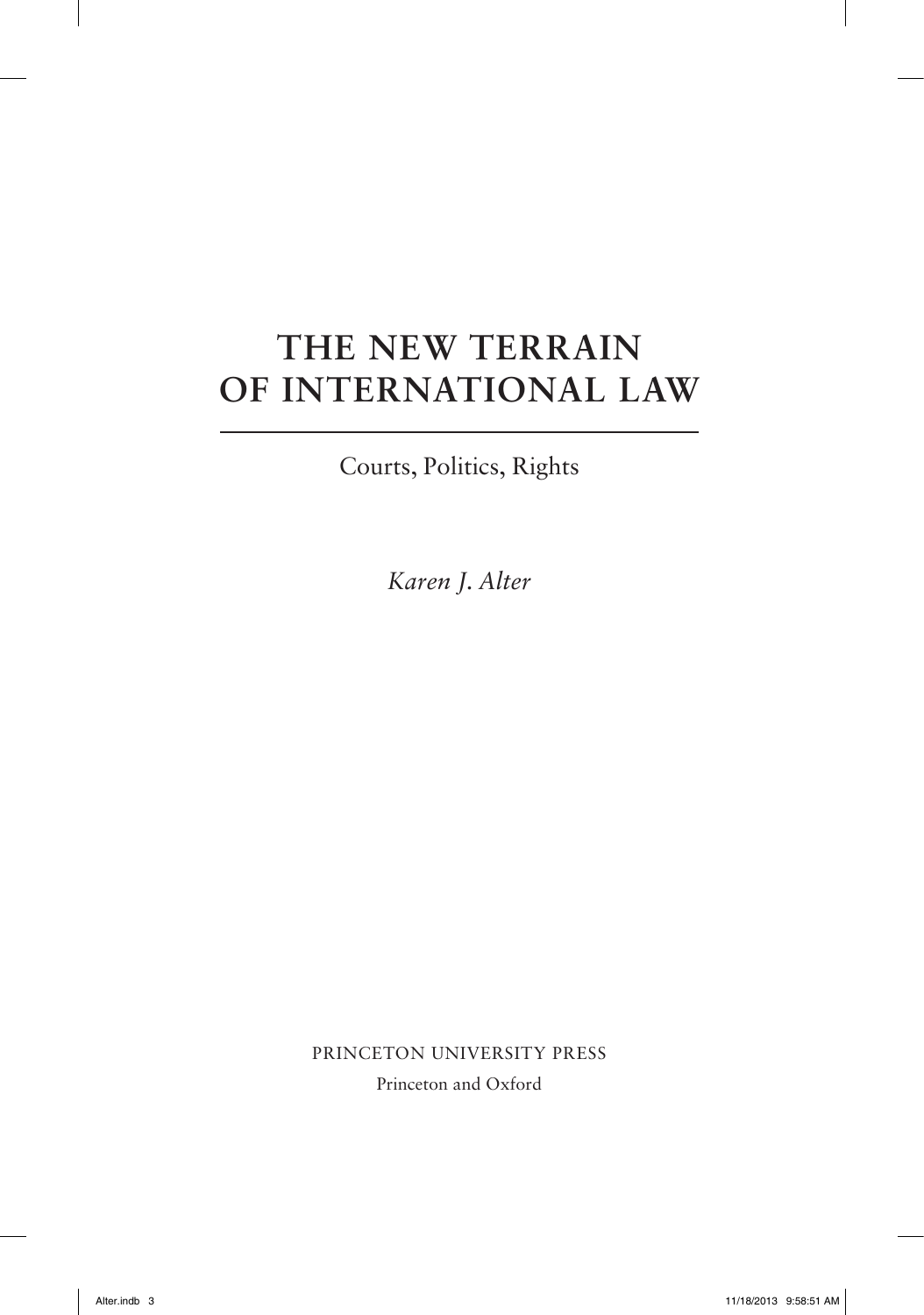## Contents

*List of Illustrations* ix *Case Study Index* xi *Preface* xv *List of Abbreviations* xxv

PART I: Delegating Authority to International Courts, a Global View 1 CHAPTER 1: The New Terrain of International Law: Courts, Politics, Rights 3 CHAPTER 2: International Courts Altering Politics 32 CHAPTER 3: The New International Courts 68 CHAPTER 4: World History and the Evolving International Judiciary 112

PART II: International Courts in Action 161 CHAPTER 5: International Dispute Settlement 163 CHAPTER 6: International Administrative Review 199 Chapter 7: International Law Enforcement 244 Chapter 8: International Constitutional Review 282

PART III: Courts, Politics, Rights 333 CHAPTER 9: International Courts and Democratic Politics 335

*Chapter Appendixes* 367 *Legal Cases Index and Citations* 401 *Court Treaty Bibliography and Litigation Data Sources* 407 *Bibliography of Cited Works* 415 *Index* 441

vii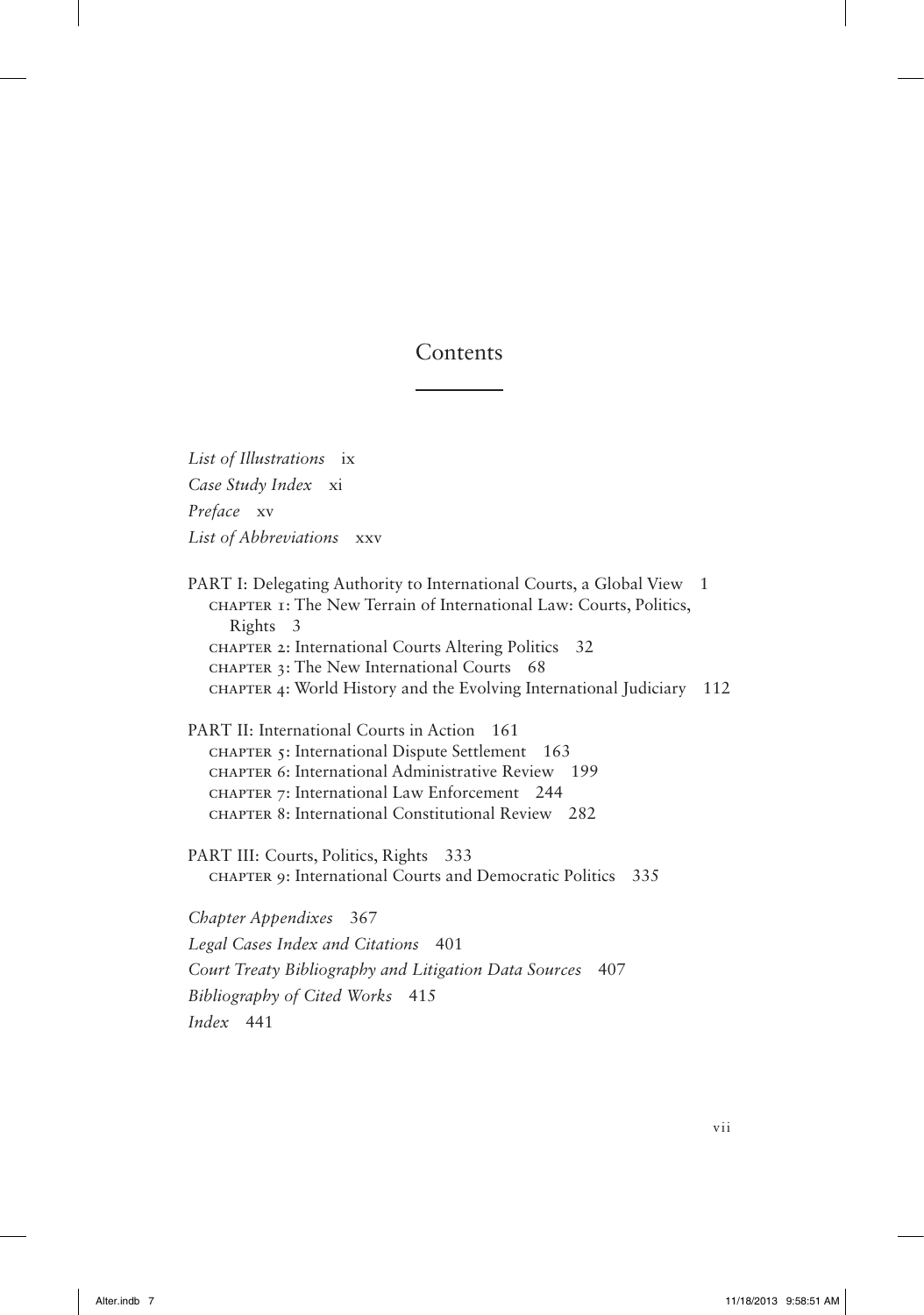## **CHAPTER 1**

# The New Terrain of International Law

#### *Courts, Politics, Rights*

International relations have long been considered outside of the domain of law. Most people presume that law is only meaningful when backed by a central enforcer. By this logic, absent a world state international law cannot meaningfully exist. But since the end of the Cold War, the rulings of international judges have led Latin American governments to secure indigenous peoples' land rights; the United States Congress to eliminate a tax benefit for American corporations; Germany to grant women a wider role in the military; Niger to compensate a former slave for her entrapment in Niger's family law justice system; and Congolese warlord Thomas Lubanga Dyilo, Liberian president Charles Taylor, Jean Paul Akayesu, and others to be convicted for conscripting child soldiers, abetting insurgents in neighboring countries, and tolerating rape. How have international courts around the world come to be ruling on issues such as these, which once fell under the exclusive domain of sovereign states? There still is no central enforcer for international law, so how do international courts get governments to follow their legal rulings? How is the possibility of an international judicial remedy changing the influence of international law in domestic and international politics? This book is inspired by these questions.

The goal of this book is threefold. First, it reveals a paradigm change in creating and using international courts. The first standing international courts were voluntary interstate dispute settlement bodies that could be invoked in the rare event that governments wanted a legal resolution of a transborder disagreement. This book documents the new international judicial architecture, which is more far-reaching than most people realize. ICs today review the validity of administrative decisions, assess state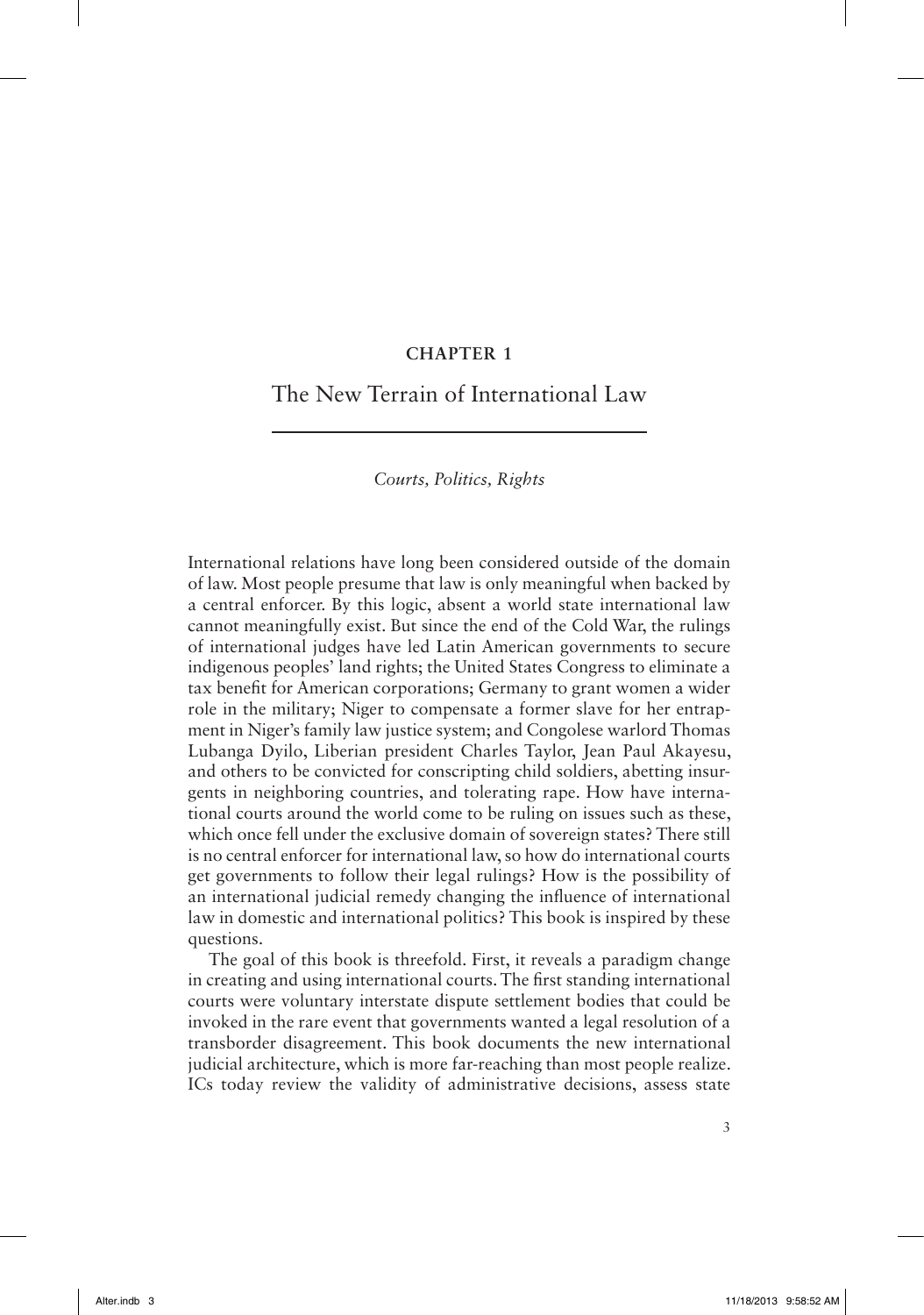compliance with international law, and speak to constitutional issues affecting both international and domestic politics. There are now at least twenty-four permanent international courts. Eighty percent of operational ICs have a broad compulsory jurisdiction, and 84 percent authorize nonstate actors—supranational commissions, prosecutors, and/or private actors—to initiate litigation. These ICs have collectively issued over 37,000 binding rulings in individual contentious cases, 91 percent of which were issued since the fall of the Berlin Wall. Since few of these ICs and cases are about interstate dispute adjudication, we need to update our understandings about international courts.

Second, this book conceptualizes how new-style international courts affect domestic and international politics across countries, courts, cases, and issues. An international court's political influence comes from its authority to say what the law means for the case at hand, its jurisdiction to name violations of international law, and its ability to specify remedies that follow from international legal violations. This book explains how speaking the law translates into meaningful political influence over international and domestic politics. And it theorizes why IC influence varies across countries, issues, and cases.

Third, this book aims to create nonutopian and thus more realistic expectations for international courts. This inquiry builds on theories developed in the study of domestic courts and uses the presence of similarly designed international courts, of cross-time design changes, and variations in the influence of the same ICs across countries and issues to inductively elucidate factors that contribute to the ability of international judges to influence state behavior. This approach inherently stresses the courts rather than the international aspects of what I am studying. International judges, like their domestic counterparts, wield neither the sword nor the purse; they only have the power to speak the law. To subordinate powerful actors to the rule of law, international judges must draw on diffuse support for the rule of law and the power and preferences of domestic and international interlocutors. As in the case of the domestic rule of law, critical zones of social interaction occur in contravention of legal rules, with most disagreements settled out of court sometimes without full compliance with the law. But even when law is not 100 percent followed, law still serves a regulative role of creating guidelines and setting expectations, and the judicial system helps to clarify the meaning of the law and create some remedy for law violations, as imperfect as they may be.

The implications of these developments for national sovereignty and international relations are profound. ICs are new political actors on the domestic and international stage. Their *international* nature allows ICs to circumvent domestic legal and political barriers and to create legal change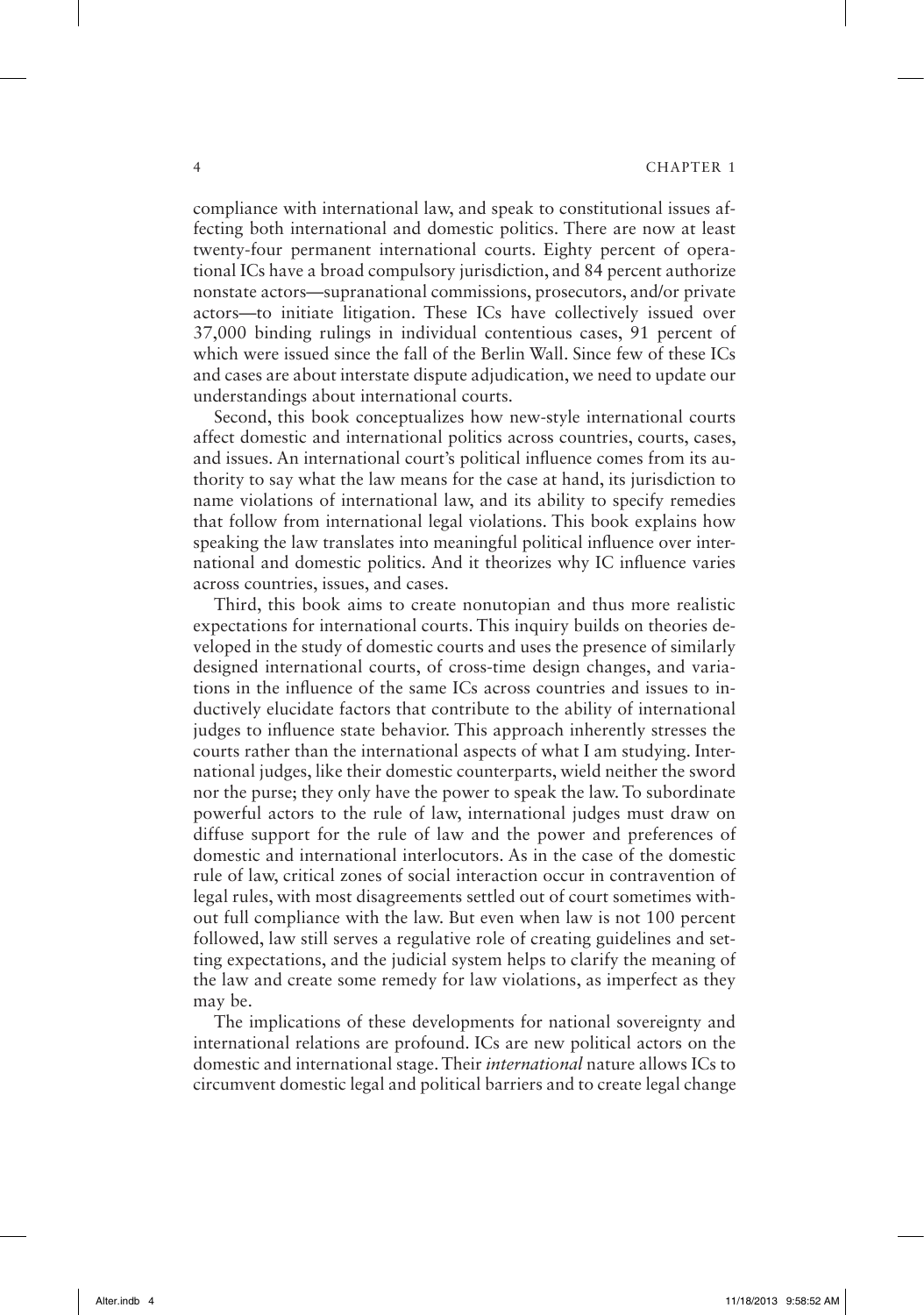#### THE NEW TERRAIN OF INTERNATIONAL LAW 5

across borders. Their *legal* nature allows ICs to provoke political change through legal reinterpretation and to tap into diffuse support for the rule of law and pressure governments. Their *legal* and *international* nature allows litigants to harness multilateral resources and to knit together broader constituencies of support, linking communities that care about the larger policy domain (for example, free trade, human rights, and such), with supporters of the rule of law, with advocates for the particular legal regime (for example, regional integration or the World Trade Organization), with self-interested litigants pursuing personal agendas and with the legal community of lawyers, judges, and scholars. The result is a judicialization of international relations and diminishing government control over how international legal agreements are understood domestically and internationally.

The rest of this introduction summarizes the main pieces of this argument. Section I describes the courts part of this story. I explain what has actually been delegated to international courts, how the new-style features of international courts change their political influence, and how the new-style features are an artifact of the desire of states that ICs assume a broader range of judicial roles. This section also defines the four judicial roles states have delegated to ICs, which serve as a framing device for exploring where and how ICs are influencing international and domestic politics. Section II explains the politics part of the story. ICs alter politics through alliances with compliance constituencies—ever-changing sets of actors that for a variety of reasons want to see law respected. Law is the source of the ICs' power, and it is what broadens and unites compliance constituencies. Section III explains the rights part of the story, how delegation to ICs helps generate rights by allowing rights holders or defenders to ask judges for a legal remedy. Section IV provides a roadmap for the book.

## I. THE RISE OF NEW-STYLE ICS: THE COURTS PART OF THE STORY

The courts part of the story begins with a fundamental change in international court design, which transforms the political importance associated with delegating authority to international courts. Old-style international courts lack compulsory jurisdiction so that cases can only proceed with the consent of the defendant-state. New-style ICs have compulsory jurisdiction, and they allow nonstate actors—international commissions, prosecutors, institutional actors, and private litigants—to initiate litigation. New-style ICs reflect the reality that states have tasked ICs with helping to enforce international law, and with reviewing the application of inter-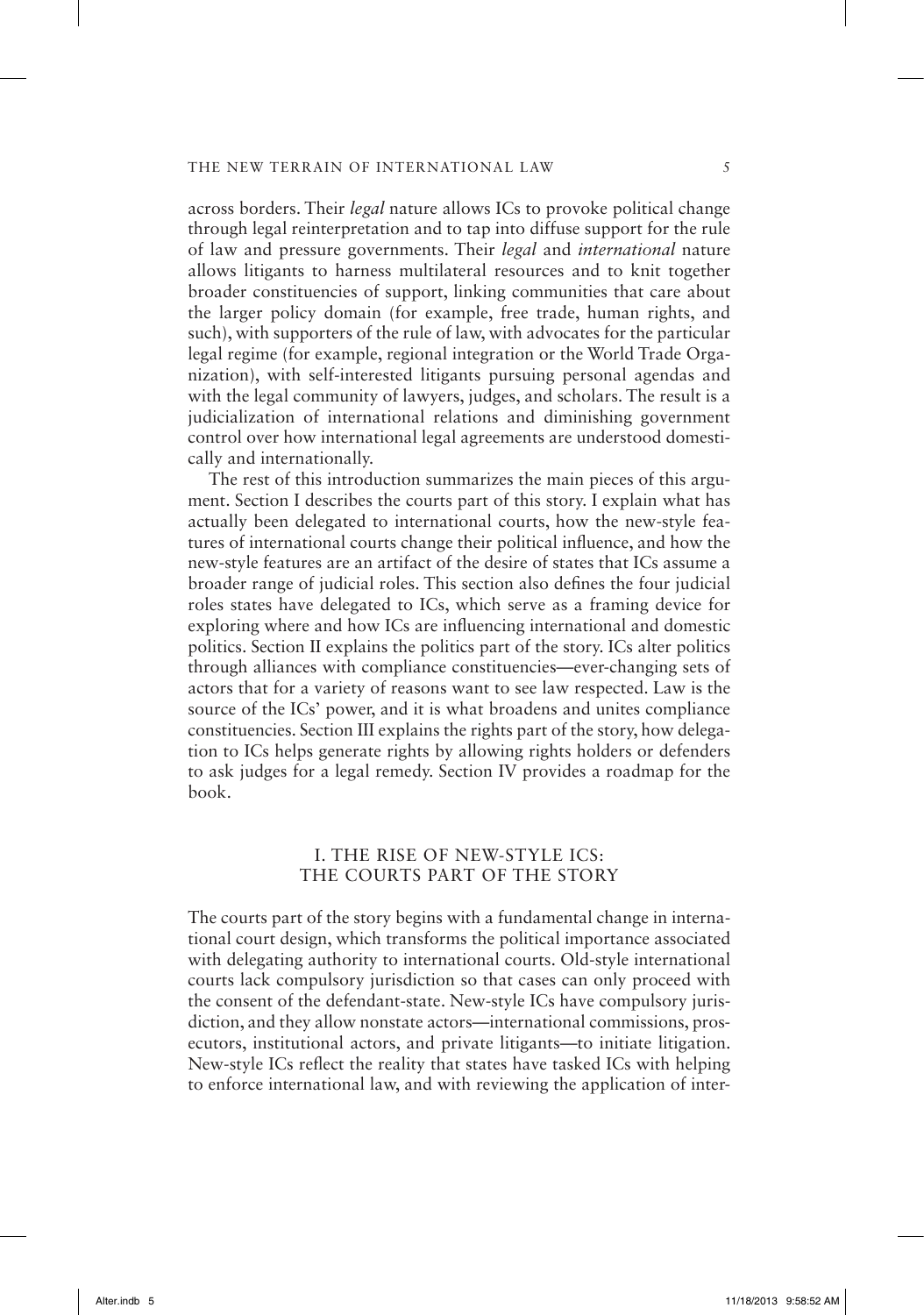national law by state and international administrative and legislative actors.

The importance of these design features is sometimes overlooked because scholars focus on whether there is delegation to third-party adjudicators rather than the form delegation takes and because the formal power of courts is the same regardless. But this shift from "old" to "new" style combines with the broader range of roles states have delegated to ICs to generate a paradigmatic shift from a contract-based to a rule of law conceptualization of the meaning of international law. The interstate arbiter approach to international adjudication envisions international law as a contract among signatory states where the role of courts is limited to specifying the terms of the contract. Legal agreements in this view mostly affect signatory parties with law being reciprocally binding, generating no obligation to others besides honoring the terms of the contract with respect to other signatory-states. By contrast, a rule of law perspective assumes that law brings obligations regardless of what other states do and that governments are not above the law.

## The Political Importance of ICs' New-Style Design Features

The old paradigm of international law circumscribes international courts to a voluntary interstate dispute settlement role. Eric Posner and John Yoo build their theory of international adjudication around the dispute settlement role beginning with an observation about the design of international courts. ICs that lack compulsory jurisdiction, they argue, are more dependent on states wanting to use them. This dependence, they argue, leads ICs to work harder to please governments and especially the governments of powerful states, which according to Posner and Yoo makes the courts more effective.<sup>1</sup> While much of Posner and Yoo's analysis is controversial,<sup>2</sup> most agree that ICs with judges appointed to fixed

1 Posner and Yoo's goal is to show that judicial independence is not linked to judicial effectiveness. They argue that judicial "independence exists when judges have fixed terms and are not appointed by the parties of a dispute; when the judges are not, or are not necessarily, the nationals of a state party to the dispute; when the judges observe regular, predetermined rules of procedure; and when stare decisis and other legal conventions are observed. In addition, jurisdiction must be compulsory, or states will simply deny jurisdiction of a court when they believe they are likely to lose." (Posner and Yoo 2005, quote at 12).

2 The main controversy surrounds Yoo and Posner's conflation of compliance with effectiveness. Dependent ICs may only be invoked when states intend to comply with a ruling, which will increase compliance with IC rulings. But effectiveness is different than compliance. Effectiveness entails inducing a change from the status quo in the desired direction, even if the result is less than full compliance. For a more far reaching critique of Posner and Yoo's analysis, see Helfer and Slaughter (2005). Central features of this argument get repeated in (Goldsmith and Posner, 2005), which has generated even more critique.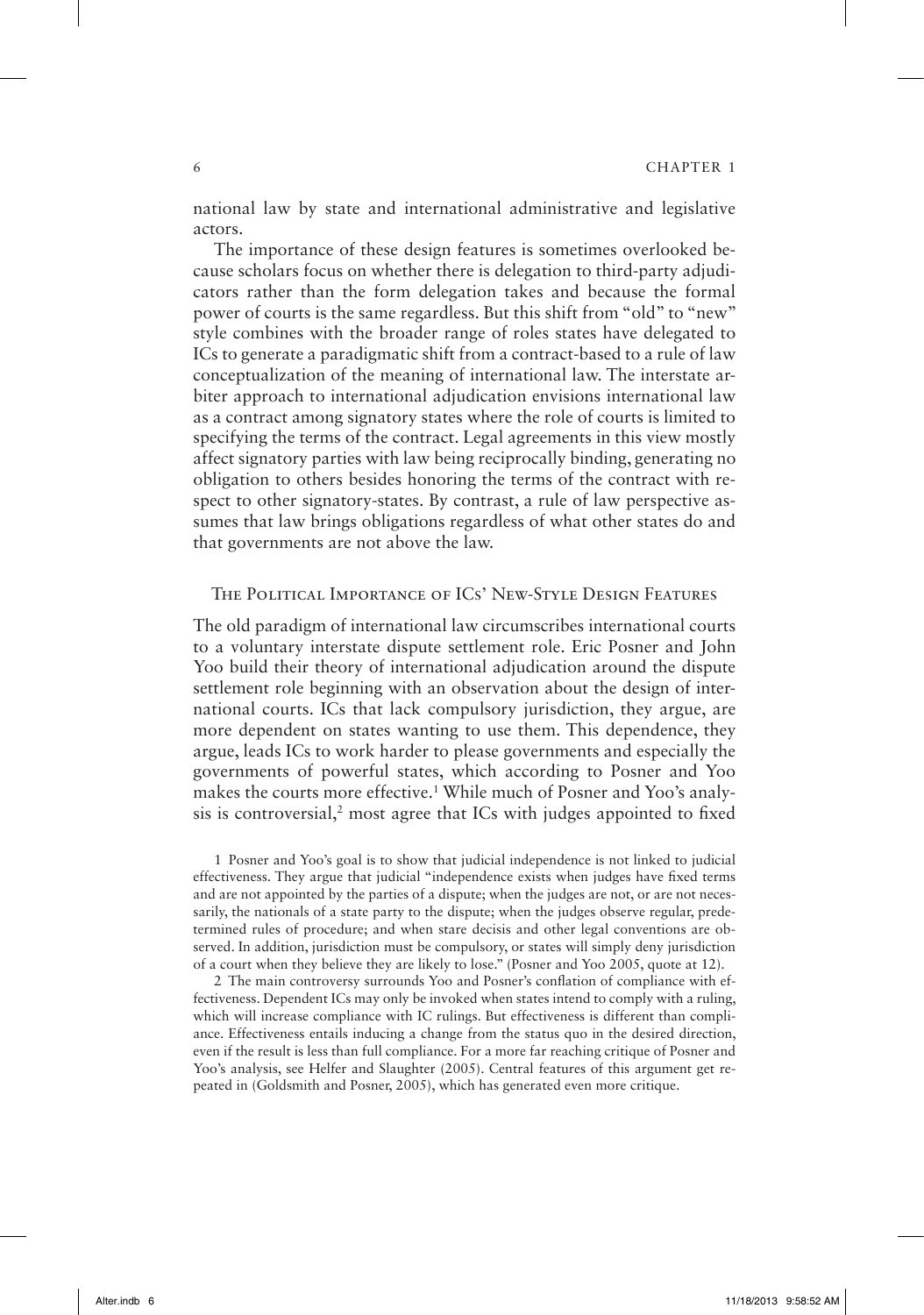terms and with compulsory jurisdiction are in fact more independent, for the reasons the authors suggest. When ICs lack compulsory jurisdiction, legal disputes reach a court only where the respondent state also prefers a legal resolution. Also, a lack of compulsory jurisdiction leads international judges to work harder to please governments, so as to encourage the bringing of more cases and to build support among governments for signing on to compulsory jurisdiction protocols. This dependence on states limits the ability and the opportunity for ICs to build law or their relationship with broader compliance constituencies. By contrast, when ICs have compulsory jurisdiction, cases will proceed despite the reluctance of the defendant state, and ICs will have more opportunities to shift the meaning of the law in ways the defendant government may dislike but that individuals, groups, and other governments may actually prefer.

Access for nonstate actors further enhances an IC's independence from governments, and it makes litigation more likely. Governments tend to be reluctant to initiate international litigation against other states, concerned that litigation will antagonize other governments and undermine the achievement of other goals. Governments may also worry that raising a legal suit will provoke actors in other countries to scrutinize their own compliance record and to raise a retaliatory legal suit.

Supranational prosecutors and international commissions, compared to state litigants, tend to be more willing to raise cases, both because they have a mandate to help enforce the law and because unlike state-plaintiffs, they do not have as many cross-cutting relations and objectives that compete for attention and are perhaps a higher priority.3 Also, whereas states will use ICs to promote national interests, supranational prosecutorial actors will also pursue noncompliance cases of concern to individuals and groups but perhaps not other states. But international prosecutorial actors are also subject to political pressure. There are many cases that prosecutors choose not to pursue, preferring instead to rely on political means to address the issue.

Allowing private litigants to initiate litigation further changes international legal dynamics. Private litigants are more numerous, and they often bear the concentrated costs of state noncompliance and errant administrative decision making. Private litigants may be less easily dissuaded from pursing a legal suit compared to international prosecutorial actors, and they may pursue cases that promote their own objectives regardless of the preferences of others. When litigants and advocacy groups use litigation as a political strategy to promote their objectives, ICs are likely to have ready-made compliance constituencies who will work to see the IC

3 For more, see McCall Smith and Tallberg (2012).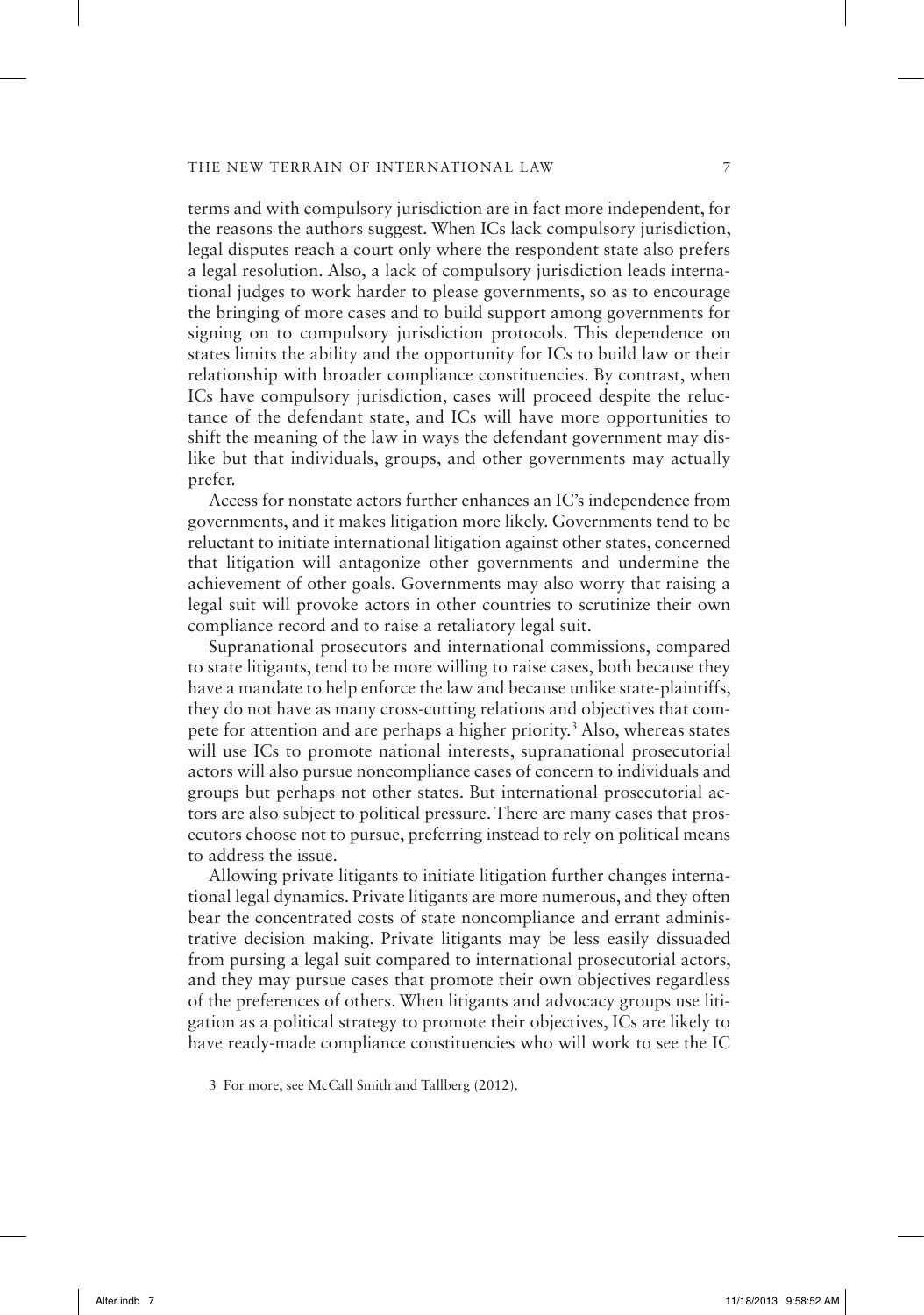ruling implemented.4 Thus private access may enhance the likelihood that ICs find domestic interlocutors, leading to a stream of cases that enable IC law making and generating constituencies that pressure for compliance with international law.<sup>5</sup>

I focus on these design features in part because they allow us to readily see the difference in ICs today. Before the Cold War ended, it perhaps made sense to see ICs as voluntary dispute settlement bodies, and Europe's Court of Justice as a sui generis case of one. But today, new-style ICs are more typical, and cases raised by nonstate actors generate the lion's share of all international legal rulings.

#### THE POWER OF INTERNATIONAL JUDGES

The design of ICs has changed, but their formal power has not. My perspective regarding the power of international judges differs from a traditional conception wherein law and adjudication are politically meaningful because they enjoy the backing of the state's coercive power. This Austinian view stands behind the presumption that absent a world state, international law is wholly dependent on state consent and therefore quite limited in its ability to influence state behavior or international relations.<sup>6</sup> International judges clearly do face political limitations, but the biggest constraint is neither the lack of a world state, nor the lack of strong coercive tools. Indeed, it really is not clear that adding either of these features would change the reality that international judges, like all judges, are legally and politically constrained.

International law is different from municipal law. Later I will argue that the key difference is that international law must compete with domestic rule of law conceptions. For now, what interests me is the power of international judges that comes by virtue of their legal mandate. ICs have the power to issue binding rulings in the cases that are raised. Like their domestic counterparts, international judges issue rulings pertaining to the authority and legality of government actions even though they have no way to force governments to comply with their rulings.7 So how do

7 Goldsmith and Levinson consider the similarities between ICs and domestic courts in their public law roles. See Goldsmith and Levinson (2009).

<sup>4</sup> (Harlow and Rawlings 1992, especially chapter 4).

<sup>5</sup> (Helfer and Slaughter 1997; Keohane, Moravcsik, and Slaughter 2000, 482; Stone Sweet 1999, 314–18).

<sup>6</sup> John Austin argued that law reflects the commands of a sovereign and has influence because it is backed by that sovereign's coercive power (Austin 1832). The Austinian perspective still holds sway in international relations, although it has been much critiqued by jurists and philosophers. For an excellent discussion of Austin's approach alongside other perspectives, see O'Connell (2008, 19–55).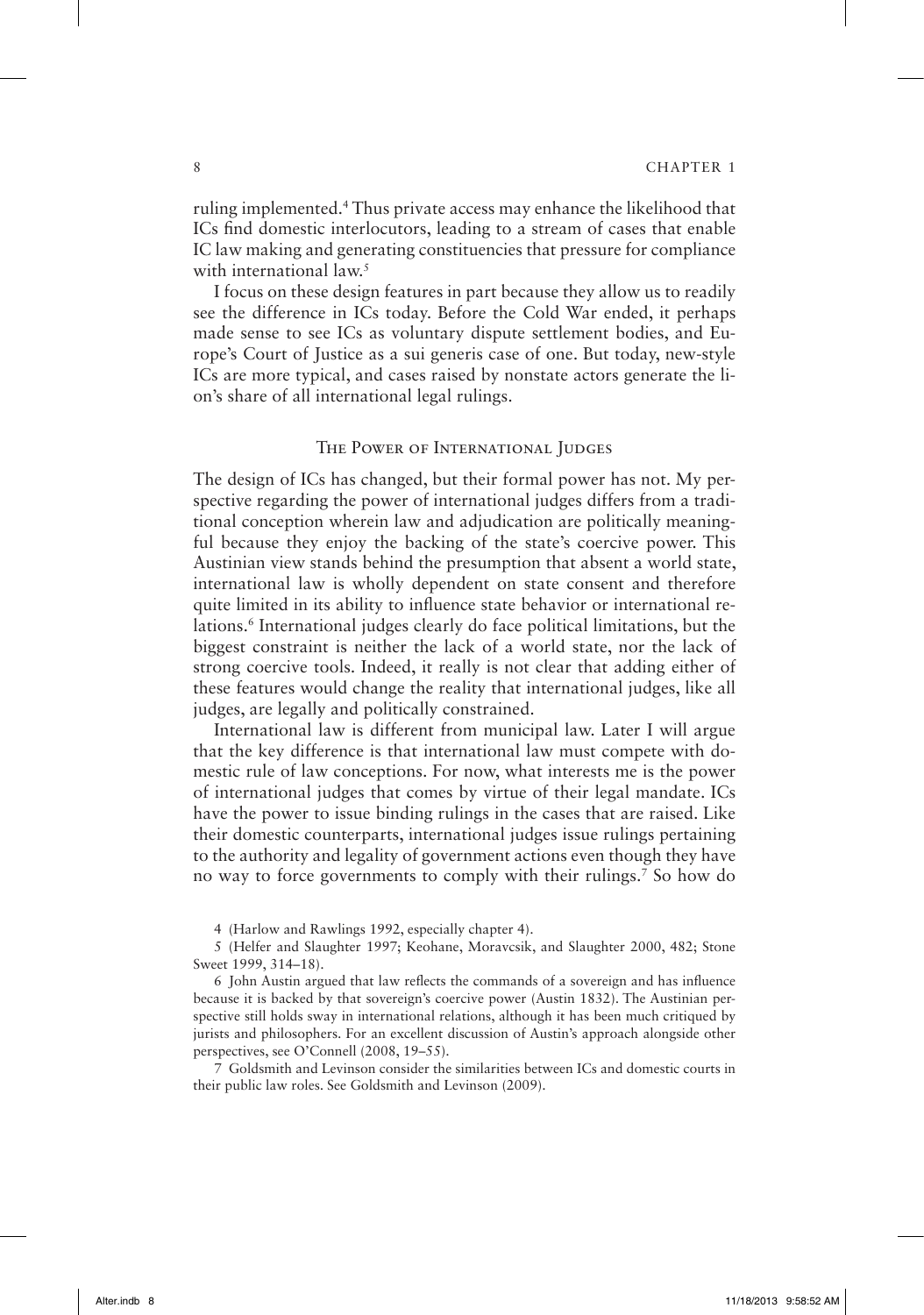international judges promote greater government respect for the rule of law?

Delegating interpretive authority to ICs is politically significant because it introduces an independent outside actor with the legal authority to say what international law means. ICs become the trustees of the legal agreement, and their legal interpretations are presumed to be more independent and disinterested compared to self-serving arguments litigating states put forward. To understand this claim, we must think about what exists when there is no delegation to ICs. Where there are no authoritative international adjudicators, each party can proffer their own interpretation to support their cause. Although domestic judges may be called upon to interpret international rules, national judges often defer to governments because the executive branch enjoys foreign affairs power, because governments have more insight into what an international agreement was supposed to mean, and because diplomats often have a better sense of how different legal interpretations might impact foreign relations. But delegation to ICs creates a legal actor that resides outside of the control of litigating states with the authority to say what international law means, to apply the law to concrete cases, and thus to indicate what compliance with international law entails. Delegating interpretive authority to ICs does not supplant the role of domestic actors, and in most cases ICs will be working with domestic supporters of the rule of law. But it does remove from governments and domestic judges the monopoly power to define what international law requires at home.

Being a trustee does not mean that international judges are entirely neutral or fully independent actors. The term comes from the common law concept of a trust, where the trust's creators specify the terms of the agreement and transfer oversight to a third party "trustee," who implements the agreement on behalf of the trust's beneficiaries.8 The creator of the trust writes the trust agreement and selects the trustee to supervise the agreement, and in this respect, trustees are the agents of those who created the trust. The key conceptual point is that judges exercise their power on behalf of the trust's beneficiaries. A single state cannot change the trust agreement (international law), nor can they remove an international judge from office. This is why simply creating an IC involves a sovereignty risk. Governments can appoint a political ally to an IC, and they can choose to disregard an IC ruling. But there will remain a concrete risk that international judicial rulings will shift the meaning of law in ways that are unexpected and politically irreversible, putting governments on the

<sup>8</sup> I have developed this idea further in Alter (2008). Chapter 2 qualifies this earlier work, arguing that the interests of states and ICs align when ICs are binding others to follow the law, and that ICs are most like trustees in self-binding judicial roles.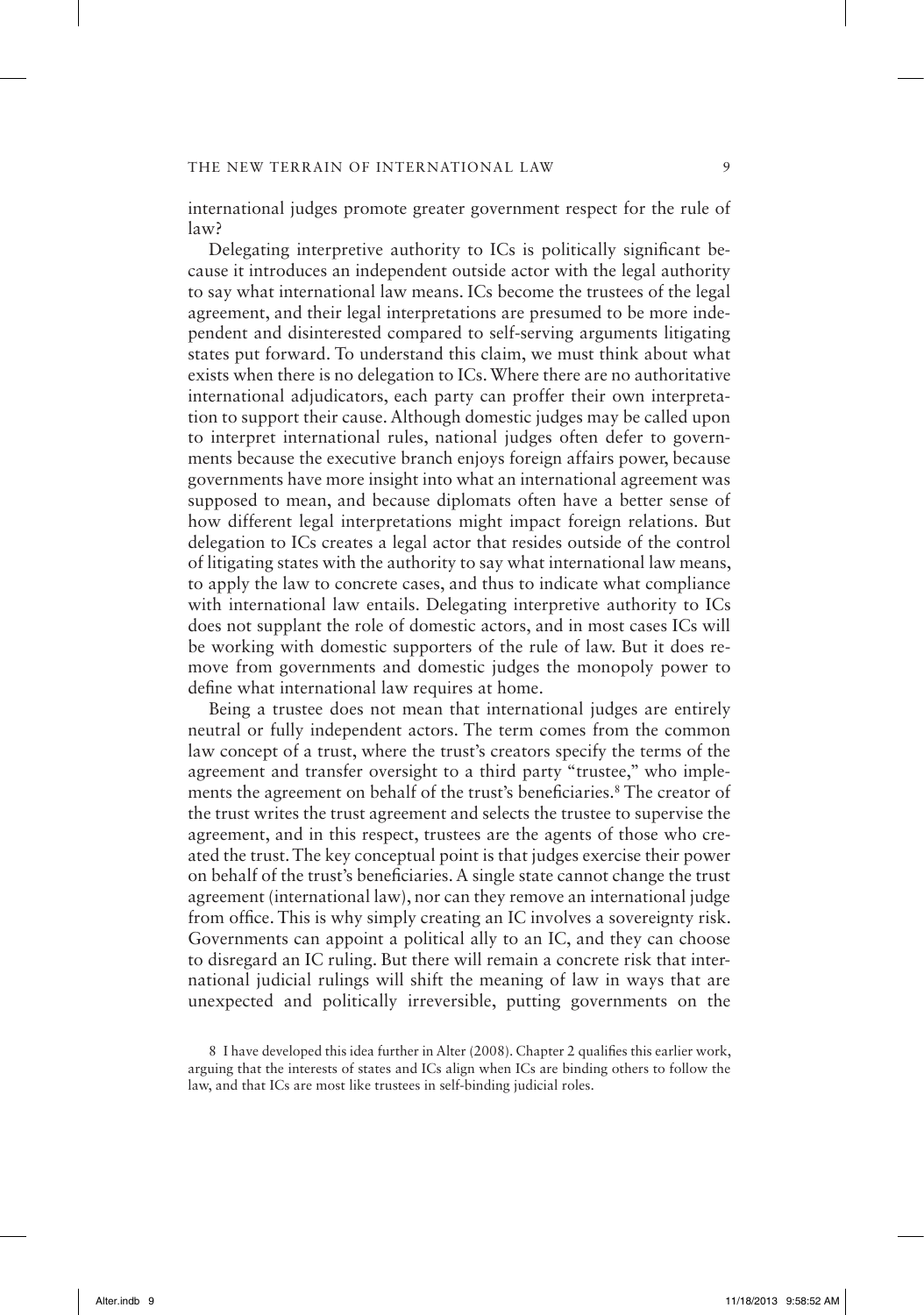defensive. This risk is not just hypothetical. Constitutional review involves nullifying laws passed by legislative bodies, while administrative review involves rejecting decisions made by public actors. Thus if judicial actors play their intended roles, judges will at times disagree with, rule against, or render interpretations that run counter to what the makers and the enforcers of the law might have wanted.

In chapter 4 I take up the question of why states became increasingly willing to submit to international judicial oversight, and chapters 5, 6, 7, and 8 further consider why states might delegate a specific jurisdictional role to specific international courts. These arguments help make sense of the trends this book documents, but for me the reasons are secondary. What matters is that states have consented to IC authority, binding everchanging governments to international judicial oversight of their adherence to international legal agreements and also empowering ICs to review the creation and application of law by international and national legislative and administrative actors. Once ICs exist, they become opportunity structures that litigants can activate to promote greater respect for international law. International judges may not be able to call upon centralized tools of coercion to enforce their rulings, but they can often call upon legal and political actors around the world to pressure governments to respect international law as defined by IC rulings.

## FOUR JUDICIAL ROLES: DISPUTE SETTLEMENT, ADMINISTRATIVE Review, Enforcement, and Constitutional Review

I assess the influence of ICs in action by looking at four different roles international courts play in the international political system: dispute settlement, administrative review, enforcement, and constitutional review. Old-style ICs were primarily interstate dispute settlement bodies with jurisdiction to adjudicate disputes and access rules that allowed only states to initiate binding litigation. New-style ICs have more extensive mandates that can include jurisdiction to rule on state compliance with international law and jurisdiction to review the legal validity of state and international legislative and administrative acts. Chapter 2 explains how dispute settlement and administrative review tend to be other-binding judicial roles that extend the central state's power, while enforcement and constitutional review tend to be self-binding judicial roles that check the state's exercise of power. Although each role can have both self- and other-binding dimensions, quite often delegation to ICs remains otherbinding, which is to say a tool powerful state actors use to bind others to follow the law. This reality helps us understand why states so readily extended compulsory jurisdiction and access to nonstate actors and why most dispute settlement and administrative review IC rulings are not po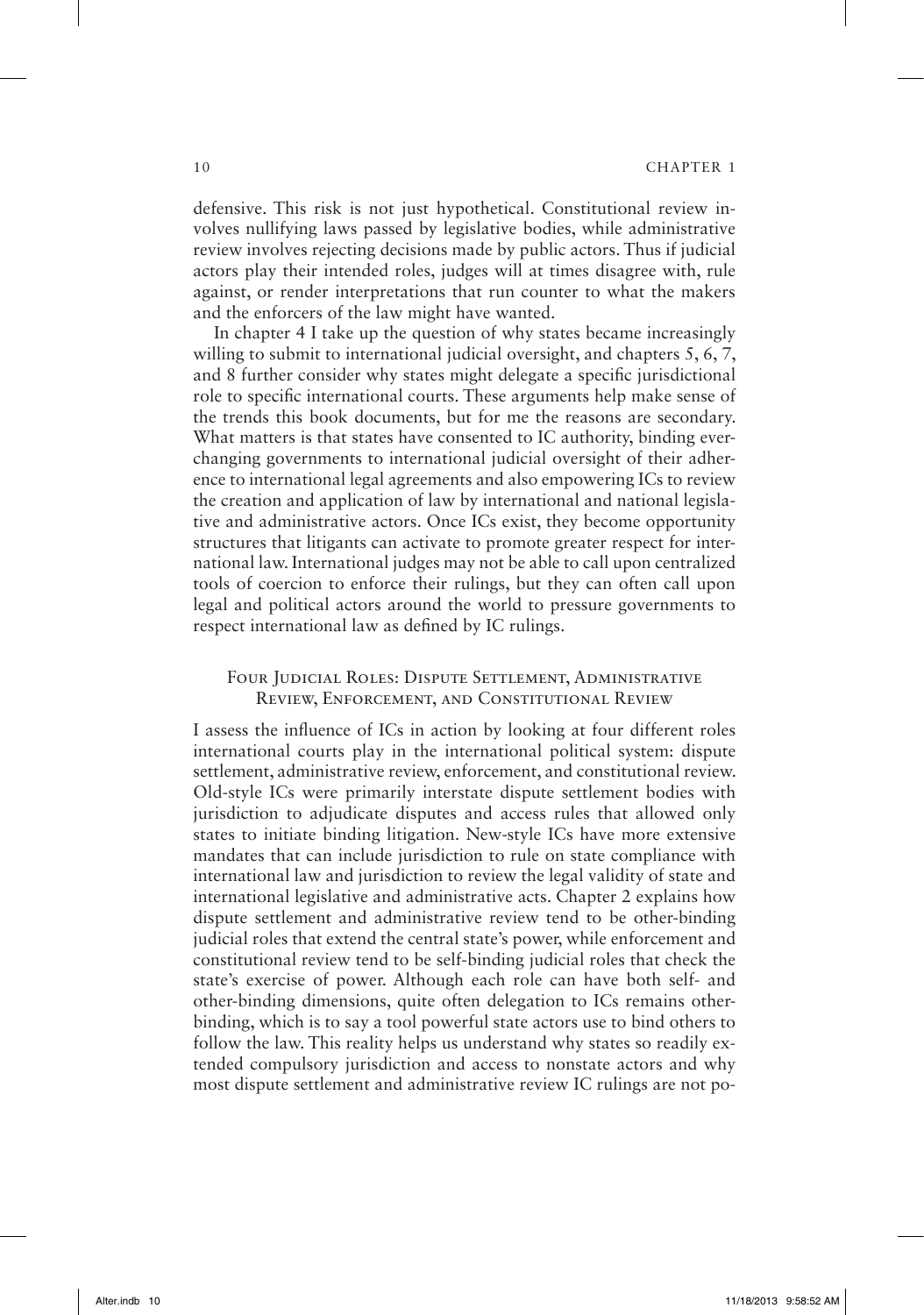litically controversial. In short, states and ICs share the objectives of seeing the legal agreements implemented and the law respected.

The book has four chapters that correspond to these different roles. My coding of IC legal instruments reveals that governments made decisions to delegate certain roles to certain courts. These decisions are reflected in the initial grant of jurisdiction and in variation in access rules and remedies associated with different IC roles. I begin each empirical chapter by charting the universe of permanent ICs delegated a specific role, and in doing so I document a baseline of state consent while implicitly arguing that it makes the most sense to compare ICs within a given role, rather than to mix, match, and compare ICs playing fundamentally different roles. I document design variation within the role and include a number of case studies, using the case studies to identify how ICs are influencing international relations and state behavior in the particular role. The case studies also allow me to relax the categories somewhat, to consider international adjudication by nonpermanent courts, the influence of ICs in assumed rather than explicitly delegated roles, and to explore cases that combine roles. The rest of this section summarizes the four roles and reports broad trends the coding of IC legal instruments reveals.

Before proceeding, it is worth mentioning that these role categories are somewhat controversial. The idea that judicial roles can be separated by function—dispute settlement, administrative review, enforcement, and constitutional review—tends to be more recognizable and accepted by lawyers educated in the civil law tradition where branches of the judiciary are often divided by role. Lawyers most familiar with common law legal systems, by contrast, tend to see the judicial roles as overlapping, and they are more likely to expect that judges will fluidly migrate across roles. ICs are a melding of civil and common law traditions.<sup>9</sup> Since ICs are expensive to create and maintain, states often follow the common law tradition of giving multiple roles to single international legal institutions. Also, ICs tend to use the common law practice of citing precedent. But the legal instruments specifying IC jurisdiction intentionally vary IC design for different types of legal jurisdiction, extending access for certain roles so that ICs can perform additional legal functions. And my sense is that

9 Civil law systems (especially those that copy the French and German models) have separate private law dispute settlement, criminal enforcement, and public law administrative courts. When civil law systems added constitutional courts, they created separate institutions so as to underscore that ordinary courts still lacked judicial review authority. Common law countries, by contrast, tend to have unified legal systems where a single court may hear cases across categories, where lawyers might raise constitutional questions in the context of any type of dispute, and where judges regularly conduct judicial review and engage in lawmaking. The two traditions are increasingly merging. See Merryman and Pérez-Perdomo (2007, 86–90).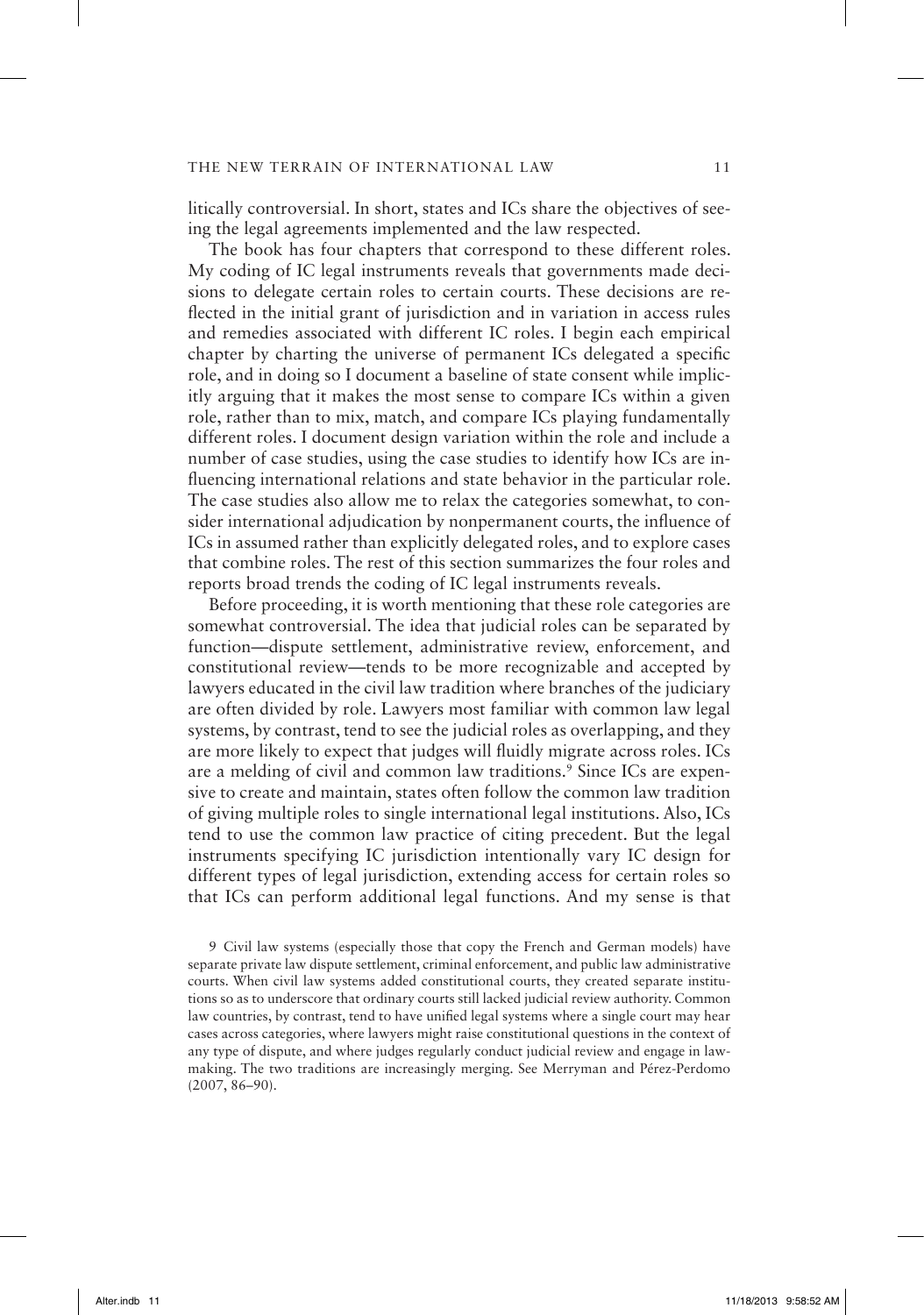consistent with the civil law tradition, ICs are likely to stay within a given role. This is especially so because the authority of ICs is often contested by national judges who expect ICs to stick to their designated jurisdictional mandate.

What matters for me is that delegating specific roles to ICs tends to create a self-fulfilling prophecy. I do not expect that delegating an IC a given role means the court actually plays this role in practice. ICs influence law and politics when potential litigants invoke them. But the jurisdictional mandates define where ICs are more likely to be invoked, where ICs are more likely to rule against state defendants, and where international judges are more likely to be defended and politically protected because they are doing exactly what they were tasked to do. In any event, I am less concerned with creating hermetic distinctions than I am in understanding how and when ICs make contributions in the four roles.

#### *Dispute settlement*

In their dispute settlement role ICs adjudicate legal disagreements between contracting parties, helping the two sides resolve disagreements that turn on definitions of law. Most international treaties include provisions requiring the peaceful settlement of disputes, and many agreements designate ICs as the final legal venue for the settlement of disputes related to the treaty. Perhaps for this reason dispute settlement remains the role scholars most commonly associate with international courts, even though it is not the role most often delegated to ICs, nor the function ICs most often perform. The majority of ICs (seventeen of twenty-four) have dispute settlement jurisdiction. States do not have to use ICs to resolve disputes; the only legal obligation is that the dispute be resolved peacefully. Litigating parties can settle out of court or mutually agree to any venue for dispute resolution, including legalized and nonlegalized dispute settlement (for example, arbitration, mediation, good offices). The upshot is that ICs' dispute settlement jurisdiction is usually general, abstract, neither exclusive nor mandatory, and often never invoked.

It is nonetheless helpful to consider ICs involved in dispute settlement, since sometimes ICs do help contracting parties resolve disagreements. Chapter 5 identifies the seventeen ICs with the formal jurisdiction to adjudicate disputes pertaining to a broad range of issues. Fourteen of these ICs have jurisdiction to adjudicate disputes between state parties; thirteen have jurisdiction regarding disputes involving nonstate actors (international institutional actors or private litigants). Quite often the dispute settlement role primarily binds others to follow the terms of the legal agreement, and quite often the IC has also been delegated other roles. Indeed all but three of the ICs with a formal dispute settlement jurisdiction also have been delegated either enforcement, administrative, or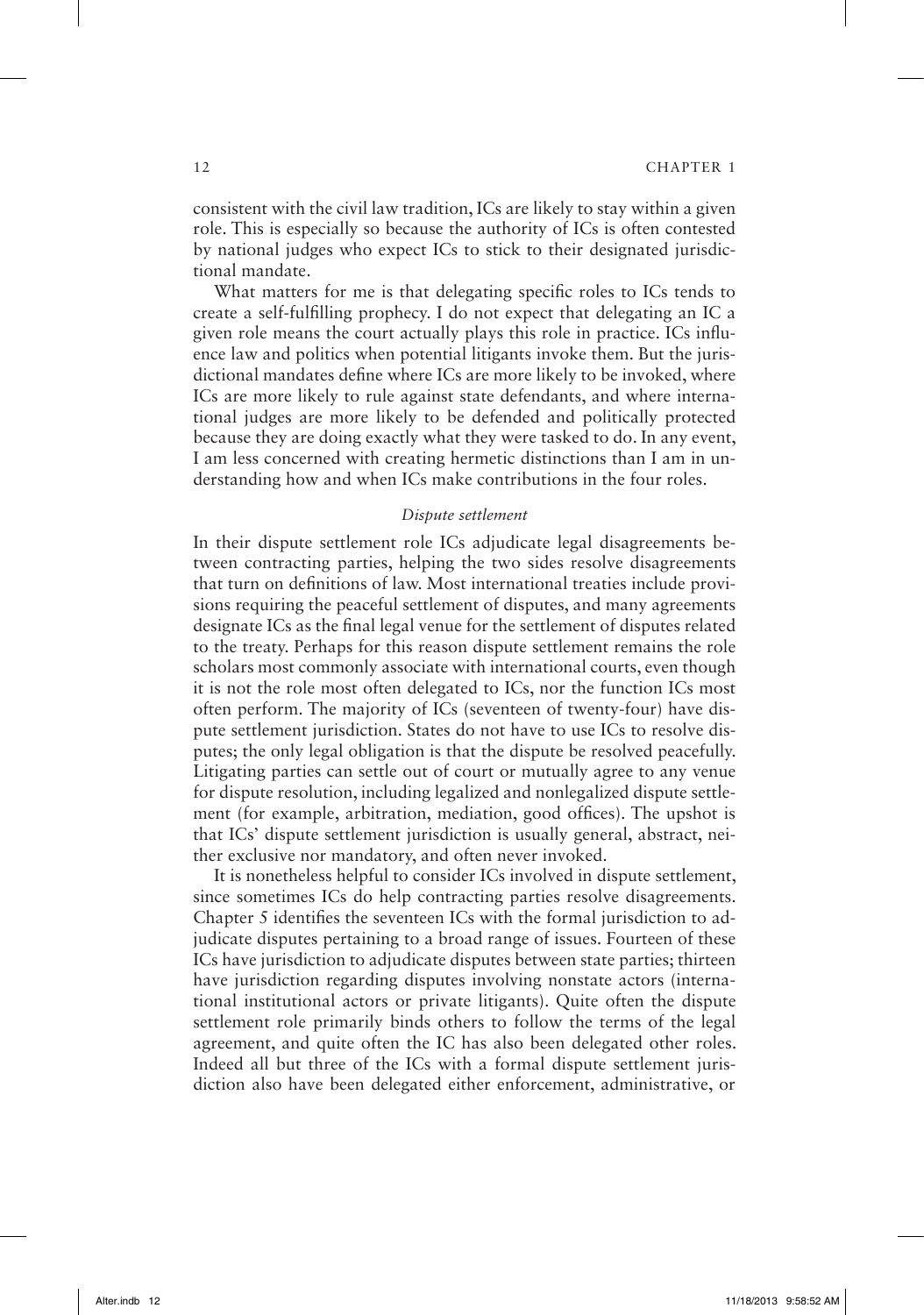constitutional review roles. These facts may help explain why more often than not IC's have compulsory jurisdiction for their dispute settlement role. After all, if ICs are primarily binding others to follow the terms of legal agreements, and if ICs also have compulsory jurisdiction for their enforcement role, why not extend compulsory jurisdiction to the dispute settlement role?

The goal of judging in this judicial role is to apply the law, but also to facilitate the settlement of disputes in the shadow of the law. ICs' key compliance partners in this role are the litigants themselves. ICs specify what the law requires, issuing a ruling that more often than not is a legal compromise designed to facilitate voluntary compliance. The legal solution is embraced because the parties brought the issue to the IC so that they could have a legal solution, the parties prefer legal certainty and want to move on, and perhaps because it is convenient for governments to blame the IC for disappointing domestic actors.

Case studies in chapter 5 examine how the International Court of Justice (ICJ) helped resolve a territorial disagreement between Qatar and Bahrain; how the International Tribunal for the Law of the Sea could help resolve disputes involving Russian authorities seizing Japanese vessels despite the fact that the two countries still contest the underlying boundaries where the vessels were fishing; and how the US-Iran Claims Tribunal and the Organization for the Harmonization of Business Law in Africa are able to resolve complex legal disagreements involving public and private litigants.

#### *Administrative review*

In their administrative review role, ICs review the legal validity of contested administrative decisions, creating a legal remedy for the subjects of those decisions. Depending on the standard of review, the judge will be checking to make sure that the administrator was faithful to the law, followed prescribed procedures, had legally defensible reasons for the decision, and that the decision was not discriminatory. Chapter 6 identifies thirteen ICs with administrative review jurisdiction and explains how delegation of administrative review authority is associated with systems where international and/or domestic administrative actors apply international regulatory rules. Whereas international dispute settlement involves a broad range of issues, administrative review tends to be concerned with economic aspects of international agreements. Eleven ICs have jurisdiction to review administrative acts of supranational administrators; eight have jurisdiction to review national implementation of international administrative rules.

All ICs with designated administrative review roles have compulsory jurisdiction associated with this role and allow private actors to initiate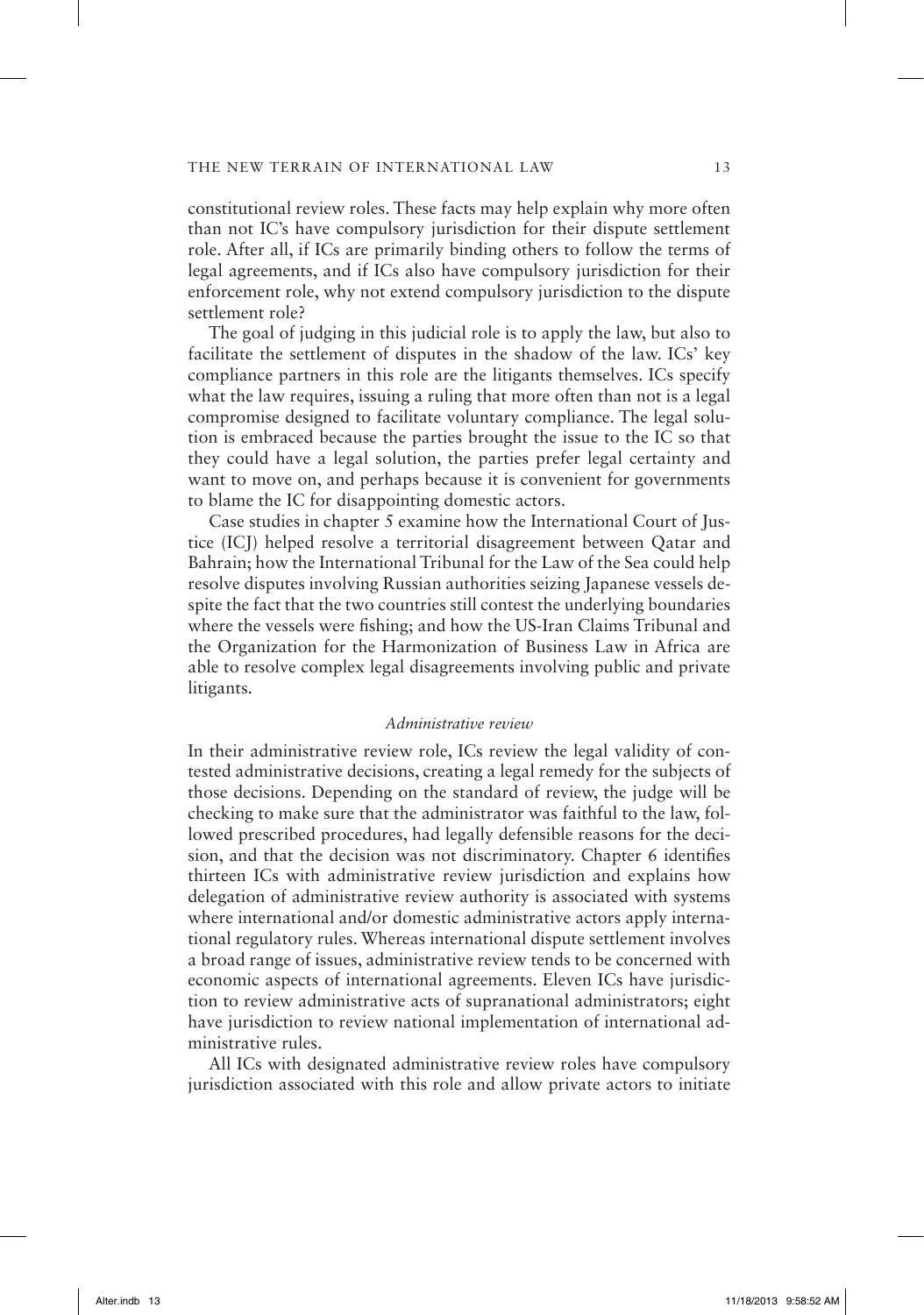litigation so that the subjects of administrative decision making can pursue a legal remedy. Twelve ICs also allow national judges to refer to the IC cases where community rules are at issue. ICs' key compliance partners in this role are administrators who seek help in interpreting legal lacunae and in coordinating interpretation across actors and borders, and who deflect criticism and benefit from judicial validation of their rulings via administrative review.

Governments delegate administrative review to ICs because such review primarily binds others, providing a fire-alarm system of oversight for administrative actors who rely on delegated authority.10 Governments learn about errant administrative decisions, which they can then repudiate, and judges can help administrators to resolve thorny interpretive questions. Where governments do not like how their regulatory rules are being interpreted, they can issue a clarifying declaration (as occurred in the Belmont and Metalclad cases discussed in chapter 6) or change the regulation. When ICs review international administrative decisions, they provide a legal redress that would otherwise not be available through domestic legal systems. When ICs review state administrative acts, they serve as a backup to domestic procedures, helping to generate a uniform interpretation of supranational administrative rules and providing an international redress that can be assuring to foreign litigants. Compared to domestic administrative review, international administrative review is more likely to leave fact finding to administrators so that in practice international administrative review provides a legal redress that fails as often if not more than it succeeds, thereby helping domestic and international administrators defend their actions against firm claims of illegalities. Where international adjudicatory bodies do scrutinize fact finding, administrative review is more likely to be contested by local administrators and to turn into a de facto enforcement role.

Case studies in chapter 6 include the European Commission's regulation of Microsoft and GE/Honeywell's decision to merge; the Andean Belmont litigation, which involved multiple countries disagreeing about which firm owned rights to the Belmont trademark; the softwood lumber case study involving binational panels under the North American Free Trade Agreement (NAFTA) and the WTO's dispute settlement system; the International Centre for the Settlement of Investment Disputes (ICSID)

<sup>10</sup> On administrative review as oversight for administrative actors see McCubbins, Noll, and Weingast (1989). The general idea is that fire departments wait for a private actor to trigger a fire alarm before deploying fire trucks. By contrast, policemen are out on the streets monitoring citizens so as to discourage crime. Fire alarm oversight systems are especially attractive for international institutions with limited central resources, and where there is an effort to respect the autonomy of national regulators. See Kelemen (2011); Raustiala (2004).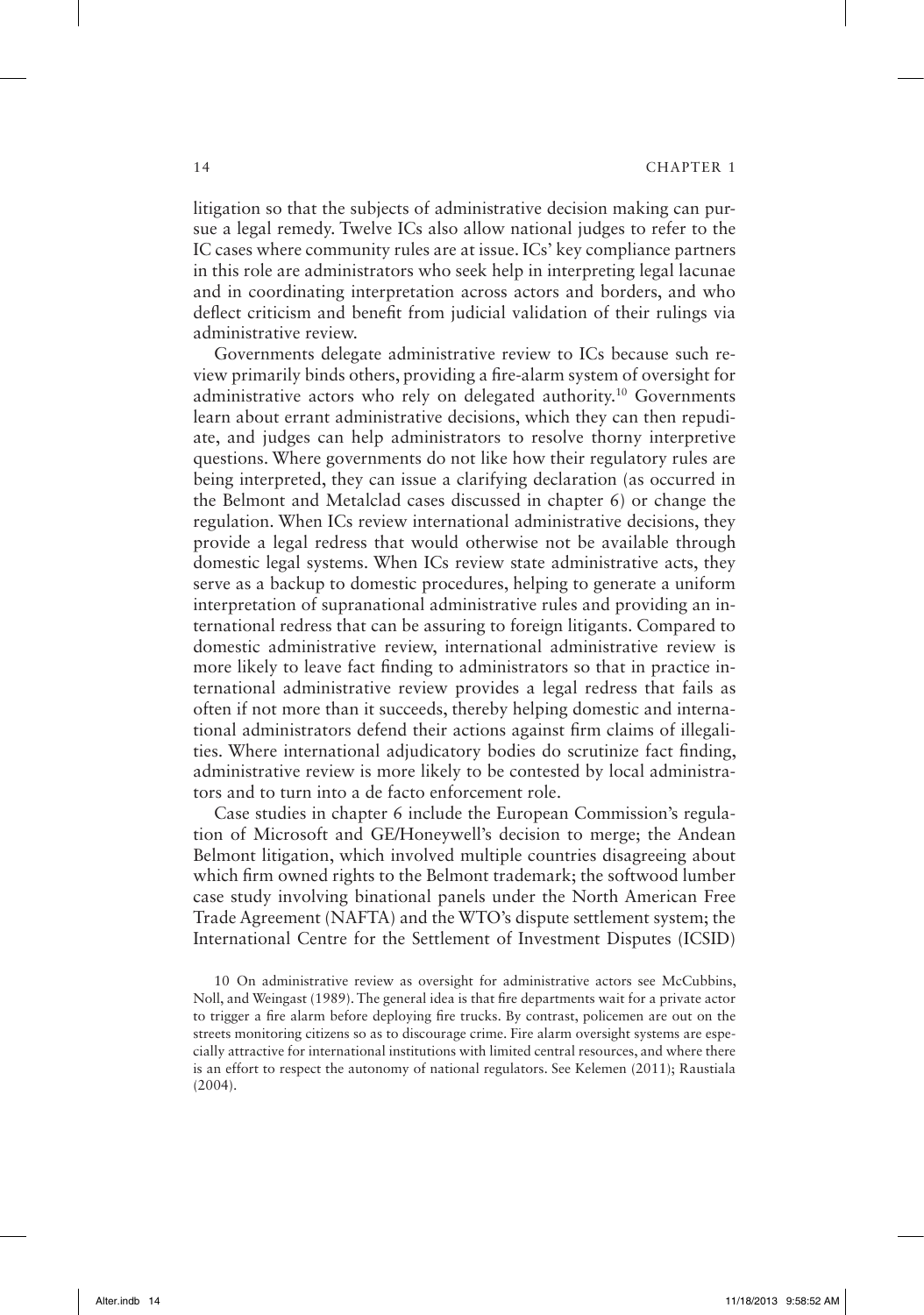dealing with Mexican decisions affecting the American firm Metalclad. Other chapters also include cases that involve administrative issues. The second-use patent case in chapter 7 involves a supranational commission challenging an illegal national regulation of an administrative nature. The Kadi case in chapter 8 involves a private litigant raising a constitutional challenge to a supranational regulation.

#### *Enforcement*

ICs in their enforcement role assess state compliance with an international agreement, naming violations of the law and thereby increasing the costs of noncompliance. Nineteen ICs have enforcement jurisdiction, meaning jurisdiction to adjudicate state compliance with international legal rules. IC enforcement cases nearly always involve state defendants (or individuals acting in a public/leadership capacity), and nearly all ICs with explicitly delegated enforcement roles (seventeen of the nineteen) have compulsory jurisdiction associated with this role. Fourteen of these systems allow states to initiate noncompliance suits; thirteen allow supranational commissions and eleven private litigants to initiate a review of state compliance with international law. Today one finds international courts with compulsory enforcement jurisdiction in the substantive areas where ICs operate: economic agreements, human rights treaties, and international criminal law. ICs primarily name a state practice as legal or illegal and secondarily authorize remedies designed to compensate victims and create costs associated with illegal behavior. The types of remedies ICs are able to specify vary by court, and ICs' compliance partners vary by issue area and case depending on what compliance with the law actually entails, which in turn determines which actors have the power to choose compliance.

Chapter 7 presents four case studies covering all of the substantive domains in which international courts operate. The case studies show WTO litigation pressuring the US Congress to change a tax policy that promoted US exports; the Andean Tribunal facilitating a retreat on the issuing of "second use patents"; and the Community Court of the Economic Community of West African States (ECOWAS) leading Niger to compensate Hadijatou Mani for enslavement in the customary family law system and the indictment and arrest of Charles Taylor, a sitting head of state, for crimes committed in a neighboring country. Chapter 8 includes four additional case studies of ICs reviewing state practices (previewed in my discussion of the constitutional review role). In all of these case studies, the ability of ICs to offer a remedy mobilized litigants, and ICs' rulings constructed focal remedies that compliance supporters could demand. IC rulings also provided legal, symbolic, and political resources that those actors who preferred law compliance could use as levers for their cause.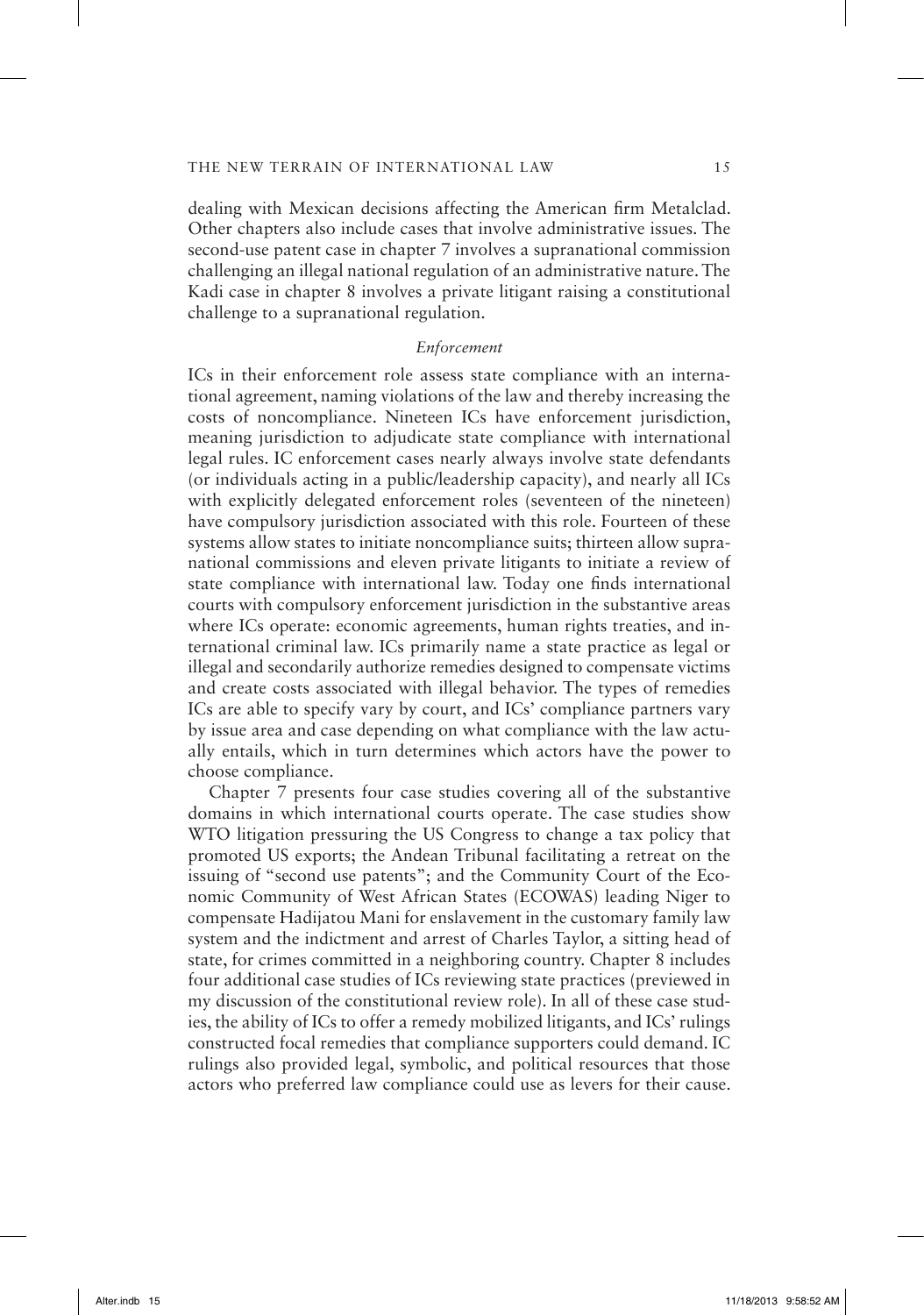Political mobilization and the legal, symbolic, and political resources supplied to compliance constituencies generated costs for violating international law.

#### *Constitutional review*

In their constitutional review role, ICs hold international and state actors accountable to constitutional procedural and rule of law expectations, invalidating legislative acts that conflict with higher order legal requirements. Constitutional review is perhaps the most controversial IC role in that it involves ICs confronting highly legitimated actors and rejecting policies that may have been legally enacted.11 Ten ICs have this selfbinding jurisdiction to assess the legal validity of public acts, with the remedy being the nullification of illegal acts. Nine of these ICs have jurisdiction to review the validity of supranational laws and acts; four have explicit jurisdiction to review the validity of national acts.

Whereas ICs' enforcement role creates costs associated with state noncompliance, ICs' constitutional review in theory nullifies and vacates illegal acts. The discussion of constitutional review authority in action explores how local cultures of constitutional obedience condition whether IC constitutional rulings are seen as rendering unconstitutional acts null and void. If governments or judges see IC rulings as authoritative, and the applicable international law as legally supreme, then ICs may be able to foster a culture of constitutional obedience to international law where acts condemned by ICs are seen as ipso facto invalid. Like their domestic counterparts, ICs cannot really force governments to comply with their ruling. Where national cultures of international law adherence emerge, however, national legislators and judges will usual voluntarily vacate policies that run afoul of higher order international laws.

I suggest that building a culture of constitutional obedience to international law may be easier with respect to the review of international acts, because the political legitimacy of international legislative acts is already considered suspect. Chapter 8 includes two case studies of ICs invalidating contested supranational legislation.

The chapter then examines four cases where ICs are arguably engaged in constitutional review of domestic acts. These cases are even more difficult in that domestic actors need to see international law as supreme to national law. In the women in combat support roles and indigenous land rights cases, IC rulings were widely seen as requiring governments to create a positive remedy for the constitutional breach, and this remedy was not required by domestic law. These case studies are contrasted with the

11 For more on the debate about constitutional review by international courts, see Dunoff and Tractman (2009).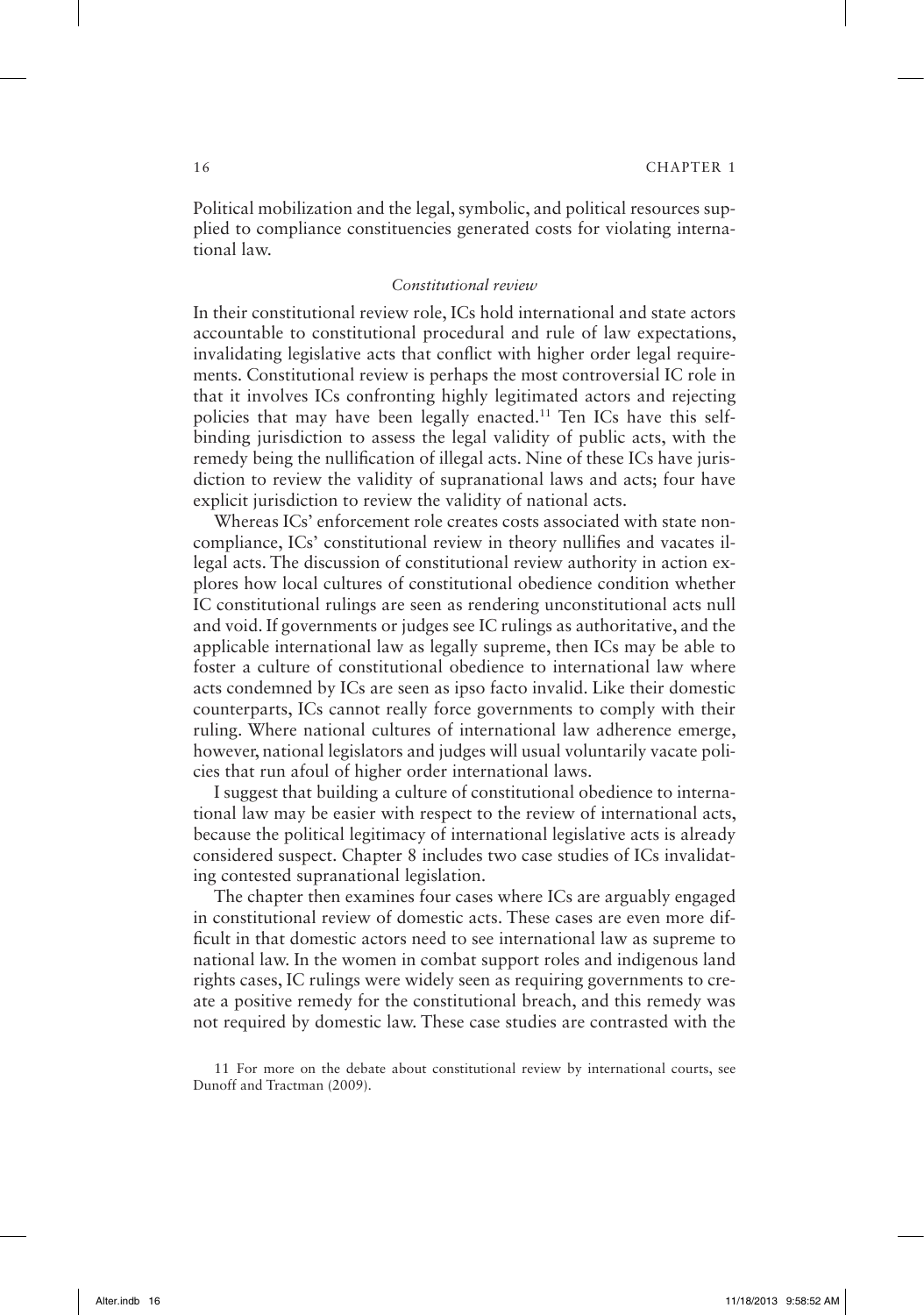#### THE NEW TERRAIN OF INTERNATIONAL LAW 17

alcohol-related practices case study where the Andean Tribunal of Justice (ATJ) condemned Colombia's alcohol policies but the Colombian Supreme Court hindered the supreme application of Andean community rules. I also contrast the positive obligation to make land rights meaningful in the "indigenous land rights case" to the politically easier requirement of a compensatory award in the modern-day slavery case study discussed in chapter 4. Finally, the chapter discusses the rape as a war crime case study where the International Criminal Tribunal for Rwanda (ICTR) constructed a new definition of criminal responsibility with constitutional import.

#### THE FOUR JUDICIAL ROLES TOGETHER

I am interested in the multiple roles ICs play because they allow us to appreciate the many different contributions ICs make to international politics. ICs engage in interstate dispute settlement, and they adjudicate state compliance with international agreements. But this is not all they do. Wherever there are common regulatory rules that are to be applied transnationally, policy makers worry about rules being interpreted and applied differentially across borders. Wherever there are supranational administrators making binding decisions, lawyers and policy makers worry about how to monitor the international actors to ensure basic competence and as a check against institutional capture. International systems of administrative review are designed to address these concerns. National legislatures and states in federal systems worry that their sovereign rights may be usurped when the executive operates through international institutions. Human rights advocates and national judges worry about unchecked international authority. International constitutional review helps to address these concerns. Even the dispute settlement role is broader than interstate dispute settlement. It does more than resolve legal ambiguities; it transfers private litigant complaints about broken promises to a venue where disinterested actors can investigate the charges and hopefully create some legal finality that helps stakeholders move on.

My larger argument is that state-IC politics vary by judicial role. Some judicial roles—in particular the dispute settlement and administrative review roles—are primarily other-binding roles, where the power of central governments is more likely to be reinforced by independent judicial review than it is to be undermined. Other judicial roles—particularly the enforcement and constitutional review roles—self-bind governmental and legislative actors and by design check the exercise of sovereign power. Also, the ICs' key interlocutors—those who help give IC rulings a political effect—vary by role. In the dispute settlement role, ICs' key interlocutors tend to be the litigants who choose to embrace the IC ruling and end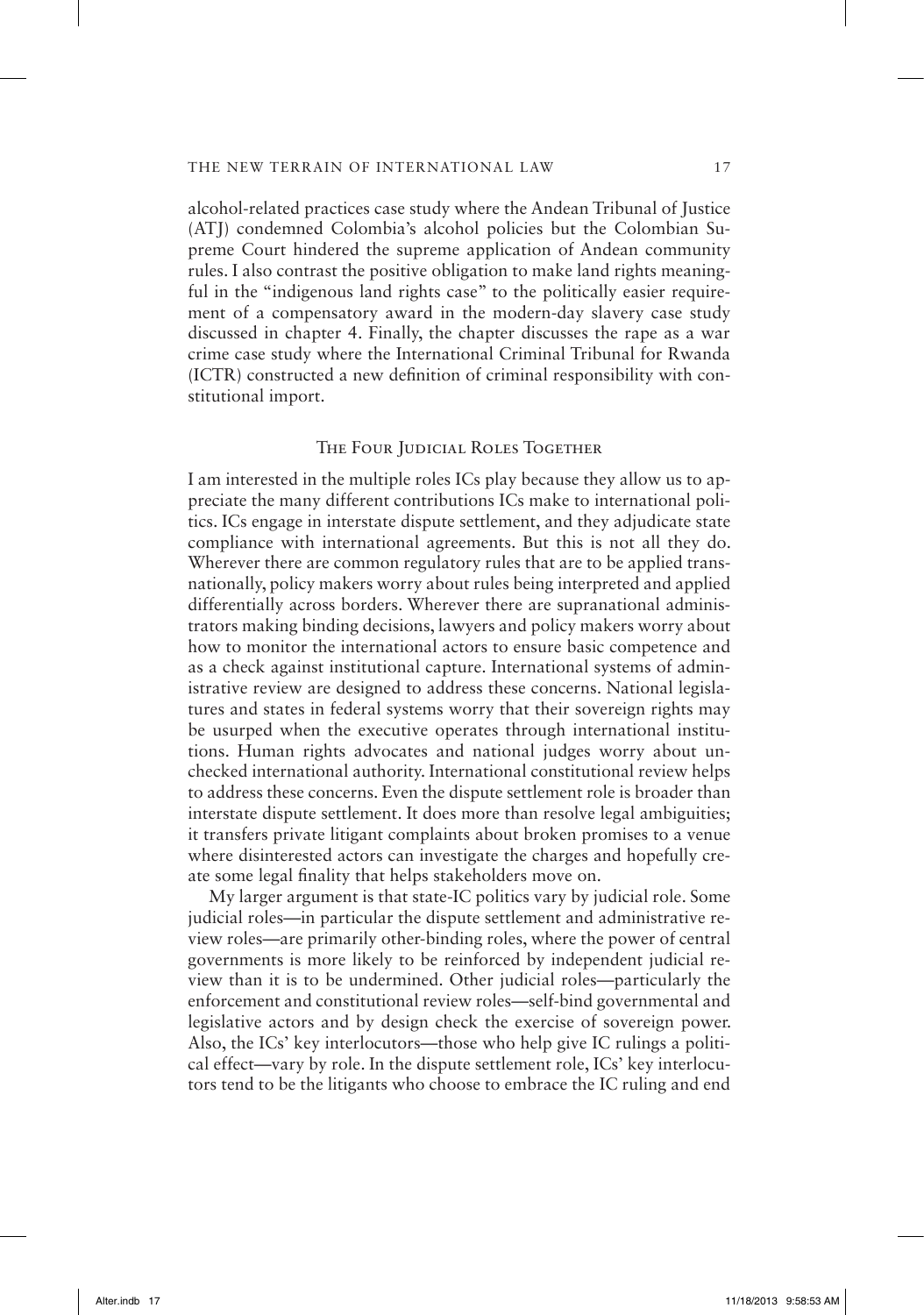their disagreement. In the administrative review role, ICs' key interlocutors tend to be administrators who assent to interpret and apply regulatory rules in the ways defined by the IC. In the constitutional review role, ICs' key interlocutors are national supreme court judges whose support for the notion that international law imposes higher order legal obligations makes it harder for governments to simultaneously violate international rules and maintain their claim to be rule of law actors. For the enforcement role, ICs' compliance partners will vary because what compliance with the law entails will vary, and ICs may need to draw on the support of broader compliance constituencies who leverage IC rulings to pressure for political change.

### New-Style ICs and the New Terrain of International Law

In certain respects, basic elements of ICs have not changed. States still create ICs; governments still appoint international judges; ICs still have the same formal power to render binding rulings in the cases that are adjudicated. But expectations have changed. Under the contract-based approach, when one side breaks a contract, the other side is released from their legal obligations under the contract. This contractual approach still operates to some extent in the ICJ and for some economic systems, but the shift to new-style ICs reflects a changed notion of legal obligation.12 For human rights, mass atrocities law, and much international economic law, we don't expect one country's violation to dissolve the obligation of other states. We will see in the book's case studies that the practice of many ICs today reflects this shift toward rule of law expectations of compliance with the rules regardless of what other states might be doing.

Politically speaking the new-style design of ICs is important because compulsory jurisdiction and access for nonstate actors makes it harder for governments to block inconvenient cases. Because the content of international law has expanded and the opportunities to legally challenge state practices increased, international courts are adjudicating legal issues that used to fall within the exclusive prerogative of states.

This change in IC design combines with the embedding of international law into domestic legal orders to bring with it a loss in government control over both the litigation process and legal understandings. But it is also true that the reach and scope of international law into the domestic realm varies. The starting point for ICs remains state consent.

<sup>12</sup> Article 36 (3) of the ICJ's statute recognizes that some legal obligations depend on reciprocity, but it also allows that countries can create agreements that do not depend on reciprocity.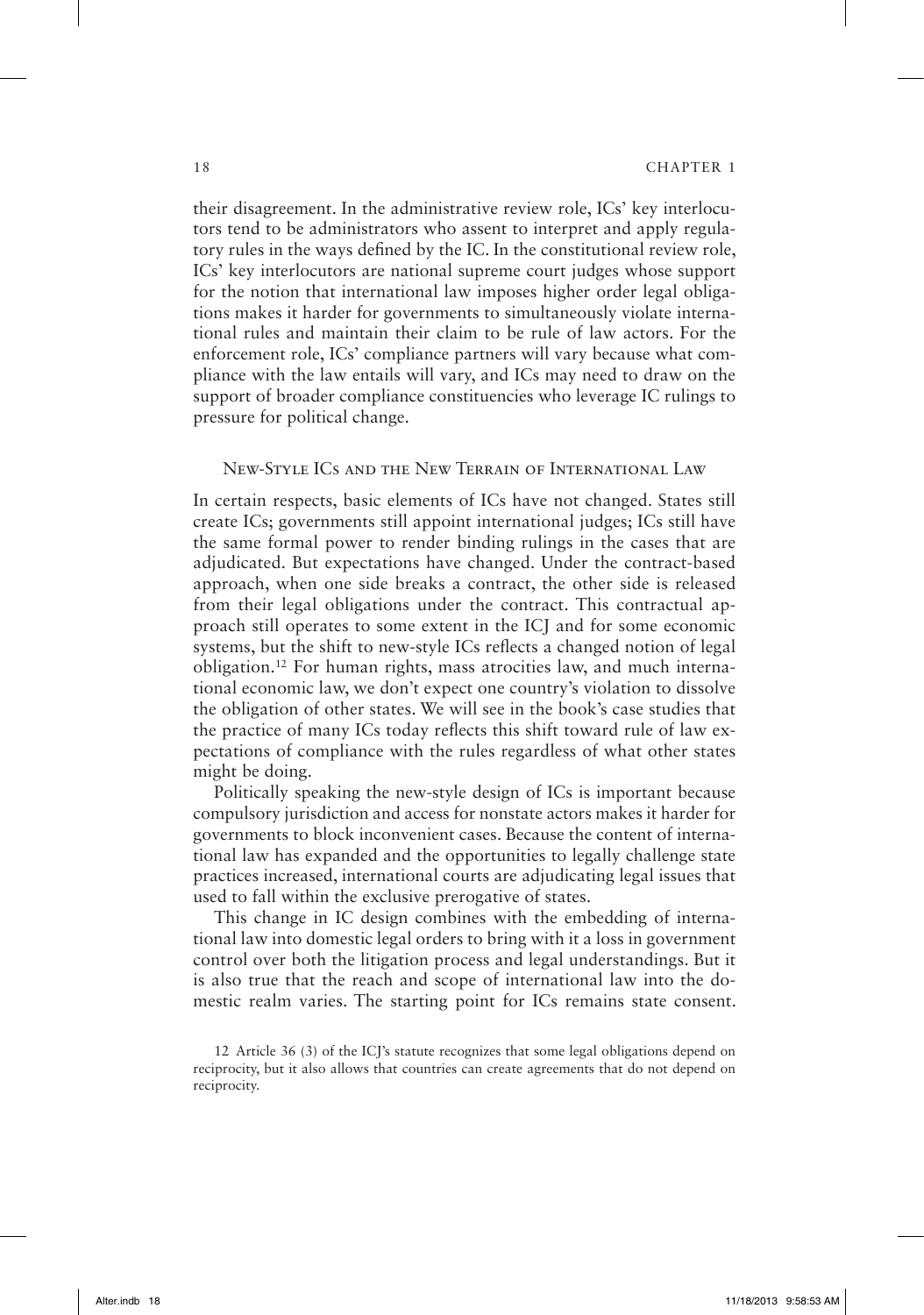Governments must craft international agreements, incorporate international law into national systems, and create international legal mechanisms that are actually useful for those actors that want to see law respected. Litigants must be able to invoke ICs, and ICs must be able to connect with compliance supporters in order for delegation to ICs to increase the shadow of international law in domestic and international politics. Chapter 3 identifies significant variation in where states have consented to compulsory international judicial oversight. The reach of ICs and international law varies, but where there is international law that litigants can invoke in court, the circle of actors involved in defining what international law means, and what it means for governments to be rule of law actors, expands. This expansion brings with it a shift in international relations, away from state control in both the domestic and international realms.

## II. ALTERING POLITICS: THE POLITICS PART OF THE STORY

The larger question of this book is when and how delegation to ICs influences international and domestic politics. Although an IC's influence varies by judicial role, I have one general argument about how ICs influence political outcomes. The existence of an international legal remedy empowers those actors who have international law on their side, increasing their out of court political leverage. ICs then alter political outcomes by giving symbolic, legal, and political resources to compliance constituencies, ever-changing groups of actors that for a variety of reasons may prefer policies that cohere with international law. The general dynamic is present across roles and cases, but variations in the law, what compliance entails, and the mobilization, political power, and leverage of compliance constituencies creates important variation in when delegation to ICs ends up altering domestic and international outcomes.

This argument is challenging for those who expect ICs to be beholden to the interests and preferences of governments. International relations scholarship generally conceives of international courts as a cipher of state interests. This is partly true, although not in the way that many international relations scholars posit. Scholars who expect ICs to be guided by the preferences of litigating governments generally build their theories from the insight that ICs have no way to compel compliance with their rulings. They then make the following corollary: if ICs can neither compel compliance nor enact strong sanctions for violating the law, the only choice left to an international judge who wants to be useful and relevant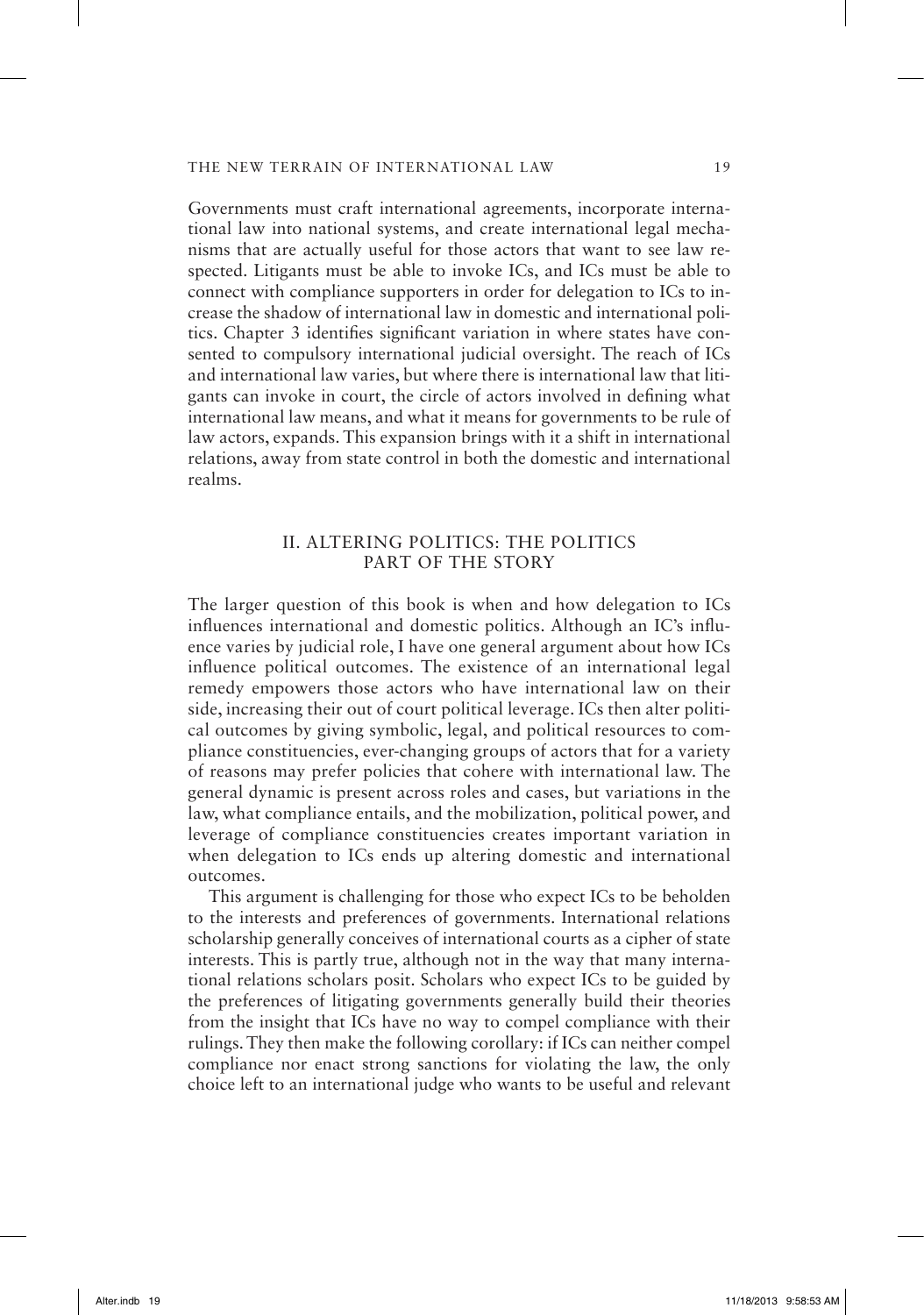#### 20 CHAPTER 1

is to make rulings that appeal to a litigating state's national interest. Thus all ICs can really do is serve as coordination devices for states.<sup>13</sup>

No one disputes that ICs can be interstate arbiters, helping governments identify areas of common interests. The real question is whether ICs are only able to serve as coordination devices. Conservative and law and economics scholars make this leap.14 But the corollary—a lack of coercive power limits ICs to the role of ascertaining median preferences of the litigating governments—has within it a flawed logic.

All courts lack coercive power; it is states not judges that have the monopoly on the legitimate use of force. Nor is the main constraint of ICs their lack of overt sanctioning tools. Indeed, ICs are no different from domestic constitutional courts in facing these constraints. Rather, ICs, like their domestic constitutional counterparts, must create indirect costs for political actors inclined to ignore them.

The problem for ICs is that governments can choose not to comply, defending noncompliance as consistent with the domestic rule of law.15 Moreover, domestic populations may actually prefer noncompliance with international agreements. But where domestic actors are unhappy about government violations of international agreements, and even where populations are mostly indifferent, ICs can work with domestic and transnational interlocutors to either orchestrate compliance or construct counterpressures that alter the political balance in favor of policies that better cohere with international legal obligations.

ICs help alter state policy by using their institutional position to aid actors inside and outside of states that share the objectives inscribed into the law. Chapter 2 distinguishes between compliance partners and compliance supporters. *Compliance partners* are actors that have the power to generate compliance with an IC ruling on their own. In other words, compliance partners can embrace an IC ruling and thereby create compliance without any decision, mobilization, or action by governments or legislatures. For the dispute settlement role, the litigating parties are the IC's compliance partners. In the administrative review role, administrators are the IC's compliance partners. In the constitutional review role national supreme court judges are compliance partners. *Compliance supporters* are broader coalitions of actors whose tacit or mobilized support is needed to protect compliance partners

13 (Garrett and Weingast 1993; Goldsmith and Posner 2005; Posner and Yoo 2005).

14 For more, see the discussion of the interstate arbiter model in chapter 2.

15 Not all constitutions grant supremacy to international law, so that conflicts between international and domestic laws are not necessarily resolved in favor of international law. Even where international law is seen as formally supreme, domestic courts adjudicate the internal effects of international law.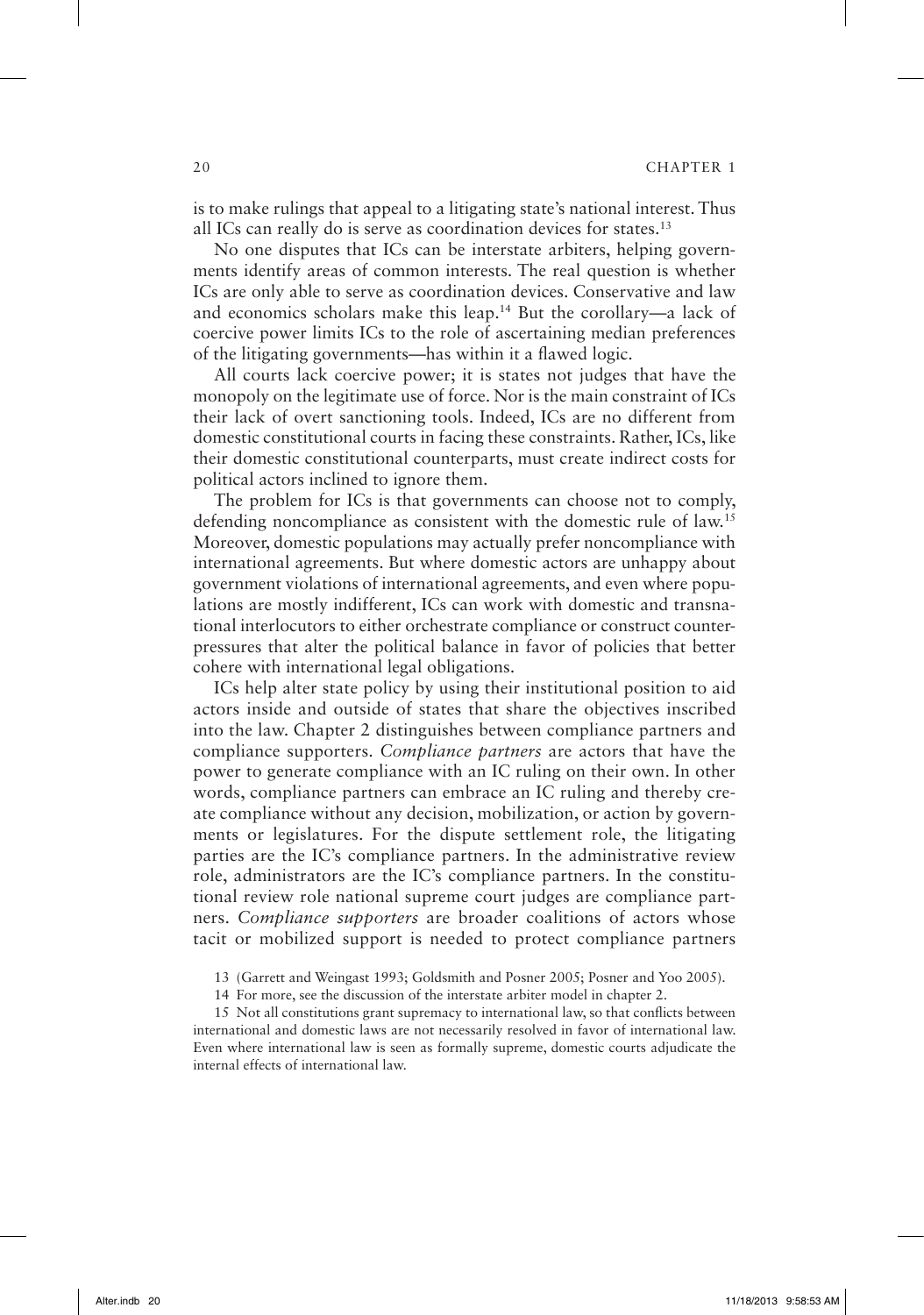from political retaliation or to induce reluctant governmental actors to embrace an IC ruling. The two together—partners and supporters—are the IC's compliance constituency.

The path to mobilize these compliance constituencies can take a few different routes. The existence of these alternative routes means that ICs do not need to pander to the interests of governments in power. Perhaps the easiest route politically is for ICs to co-opt the support of compliance partners, since they already have the power to choose compliance. ICs can co-opt governments, providing legal rulings that governments can use to deflect blame and overrule the arguments of domestic opponents. ICs can also circumvent governments. If ICs induce administrative agencies and national judges to reinterpret existing domestic laws, ICs can produce policy changes regardless of or even despite of the preferences of ruling governments. Using reinterpretation as a mode of political change is relatively easier because it does not require mobilizing governments or legislatures to act. Domestic compliance partners can be fairly easily co-opted where they believe that ambiguity in the rules themselves, unintended errors, incompetence, indifference, or corruption has generated noncompliance, or where they think that the government is pursuing an agenda that runs counter to domestic legal and constitutional requirements.

Where compliance partners are either unwilling or unable to deliver full compliance with an IC ruling, ICs must instead rely on others to exert political pressure on those actors that do have the power to choose compliance. ICs can appeal to actors in other states, invoking multilateral politics as a tool to influence a recalcitrant government. For example, the World Trade Organization (WTO) allows other states to retaliate for violations of WTO rules by raising tariffs against politically sensitive industries and regions. The Foreign Sales Corporation case discussed in chapter 7 shows how the legally authorized retaliation of the European Union shifted US firm preferences, so that firms now wanted the US Congress to eliminate a special tax break for exporters. The Charles Taylor case shows governments and advocates invoking the Special Court for Sierra Leone's indictment of Charles Taylor to justify creating sanctions and repealing Taylor's grant of asylum in Nigeria. The key point is that sanctions occur as a consequence of IC involvement. In other words, in the new terrain of international law nonstate actors can initiate international litigation, provoke an IC condemnation, and then harness multilateral and interstate politics to support their objectives.

ICs can also try to inspire the "spiral strategy" where national and transnational activists use an international legal ruling as evidence that political leaders are deviating from their promises of respecting the rule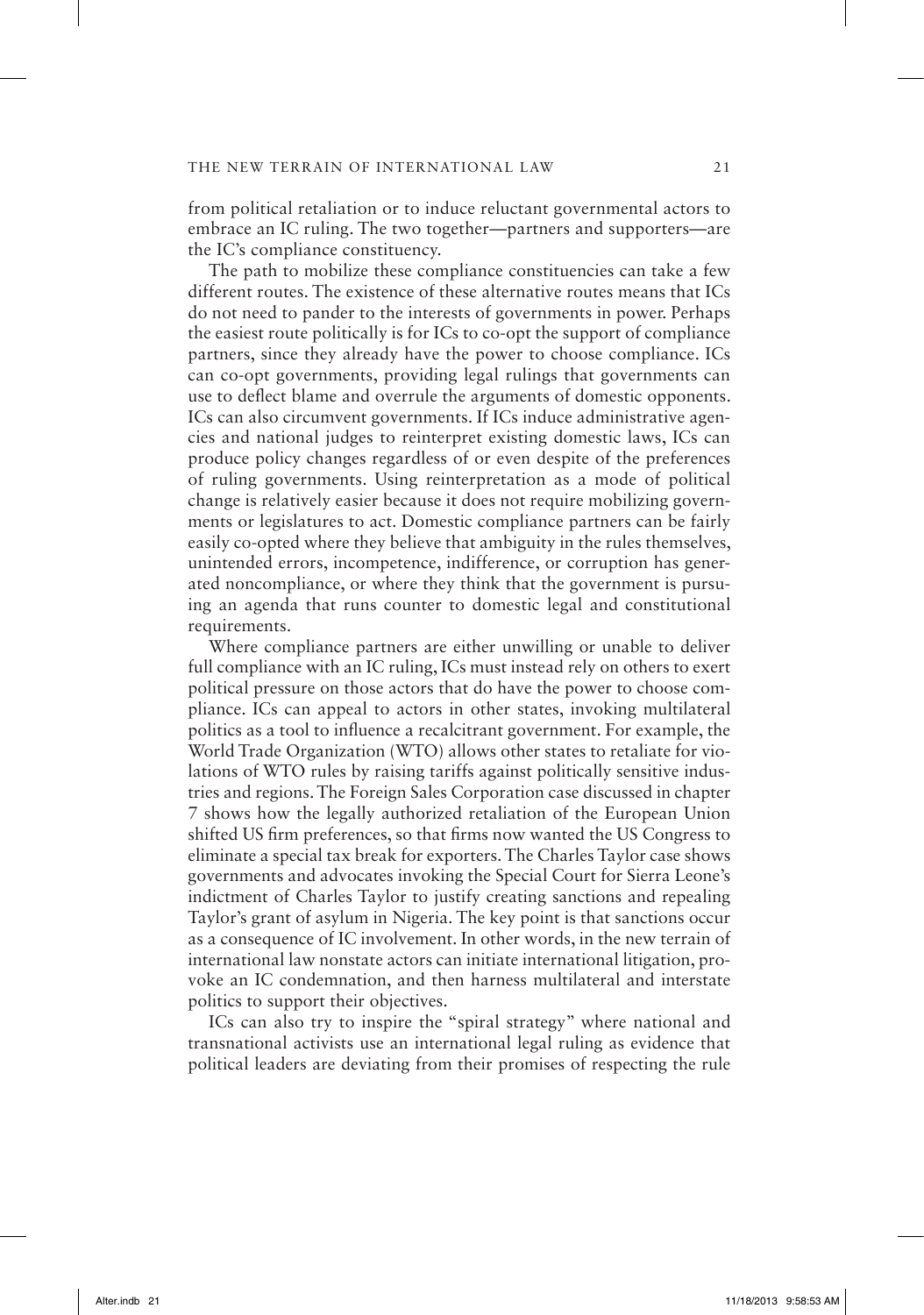of law, or from adhering to the goals and standards inscribed into national and international law.16 In this transnational politics strategy, ICs work with grassroots organizations to influence government policy. For example, the indigenous land rights case discussed in chapter 8 shows how supporters of indigenous rights used the Inter-American Court of Human Rights (IACtHR) judicial system to pressure Nicaragua's government to adopt new policies demarcating the land ownership of indigenous peoples.

ICs' institutional position allows them to contribute meaningful leverage to compliance supporters, which is why raising cases in front of an IC can be attractive. IC rulings provide legal justifications for actors within states—the police, governments, national administrators, and national judges—who might otherwise be reluctant to push back against the preferences of a powerful domestic actor. The presumed authority of IC rulings also provides compliance advocates with a tool to delegitimize the interpretations of the law that opponents are using to defend the validity of their actions. IC rulings can mobilize lawyers, law professors, and public interest law groups to find similar cases and to use domestic legal channels to increase the political pressure. IC rulings can also mobilize actors who benefit from the international legal system overall. For example, business groups might support certain interpretations of WTO law because they see compliance as furthering their international economic interests. Even if these groups do not mobilize, their tacit support provides cover for actors who are facing counterpressures. The public nature of IC rebukes also creates potential costs. Flaunting an IC ruling can make it harder for a government to pressure other states to follow rules of the international regime. For example, if the United States violates the consular affair rights of foreigners within its prison system, American citizens arrested abroad may find that their legal pleas carry less weight. And for this reason the State Department may become an advocate of following international law. In these ways ICs are able to knit together broader constituencies of political support to push in the direction of law compliance. IC involvement can also lead to changes that span borders. The indigenous land rights ruling led to legal claims in other Latin American countries. Erik Voeten and Laurence Helfer further show how European Court of Human Rights jurisprudence regarding the rights of gay, lesbian, and transsexual individuals and their partners contributed to broader change in practices across members of the Council of Europe.17

The ability of ICs to alter internal and external politics means that simply creating an international court is a politically significant act. What

<sup>16</sup> (Risse, Ropp, and Sikkink 1999; Thomas 2001).

<sup>17</sup> (Helfer and Voeten 2013).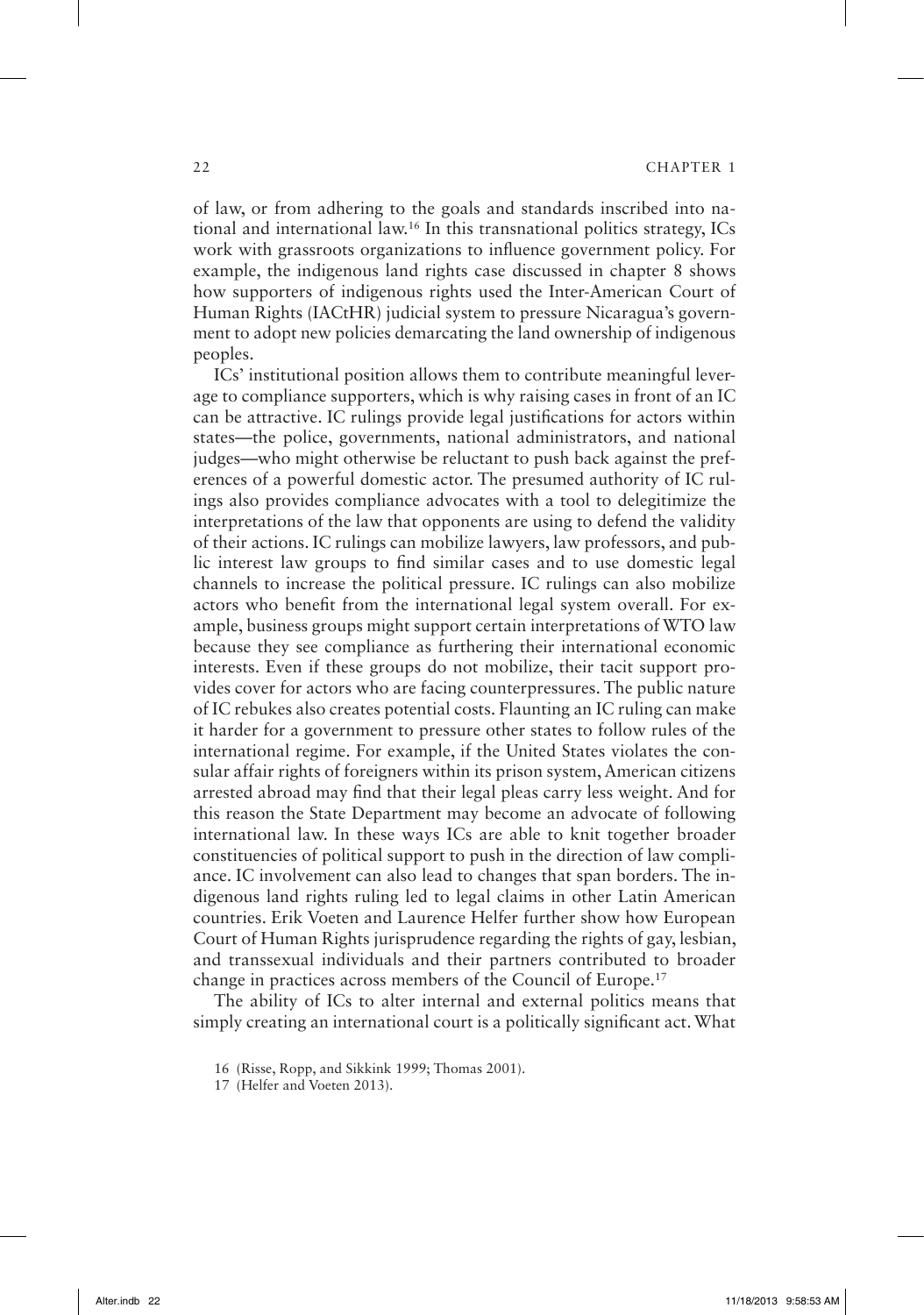delegation to ICs does most often is entrench politics across time. States delegate authority to an IC so as to ensure that subsequent governments do not walk away from the set of policies inscribed in the law. Thus quite often ICs help alter the balance in the direction the law's authors inscribed into the DNA of the law. ICs enforcing international economic rules will tend to promote market openness. ICs enforcing human rights rules will tend to promote a human rights agenda. International war crimes tribunals will tend to condemn state practices that harm noncombatants. This means that to the extent that international agreements codify the goals and objectives associated with economic liberalism, or liberal democracy, ICs will more likely than not be contributing forces for these goals. The role of ICs in reinforcing the current order may not be visible because states may avoid violations that are likely to be challenged, or governments may settle out of court, granting concessions but perhaps not complying in full. But delegating authority to ICs will nonetheless have the effect of increasing the negotiating leverage of the party that favors what the law requires.

The argument itself implies no specific trajectory for how law gets interpreted. The argument does, however, mean that ICs actually contribute to constituting understandings of international law, and thereby the preferences of actors that care about the legality of their behavior. The role of ICs in constructing interests is easier to observe when ICs are seized and when their rulings lead to changes in domestic policy, but ICs' very presence can discourage actions that would expose legal vulnerabilities and thereby hinder change that may otherwise have occurred. In either case, in order to reconstitute politics ICs must have domestic- and internationallevel interlocutors that support their interpretations of the law.

This argument takes legal obligation and the autonomy of law seriously and suggests that international judges are equal parts legal and political actors. The legal part of the analysis is the claim that international judging is deeply shaped by the jurisdiction delegated to ICs, which defines the judicial roles ICs may be asked to play and are likely to embrace, and by the "legal facts" by which I mean what a plain reading of the law requires. The political part—captured by the altered politics framework—focuses on how variation in what compliance entails and variation in the mobilization and political power of judges' compliance constituents influences litigant strategies, IC decision making, and whether state behavior changes.

The altered politics argument suggests that the greatest limitation on ICs is not the lack of a world government but rather the reality that where ICs lack domestic support constituencies, governments can defend noncompliance with international rules as consistent with the domestic rule of law. But where there are governmental and nongovernmental actors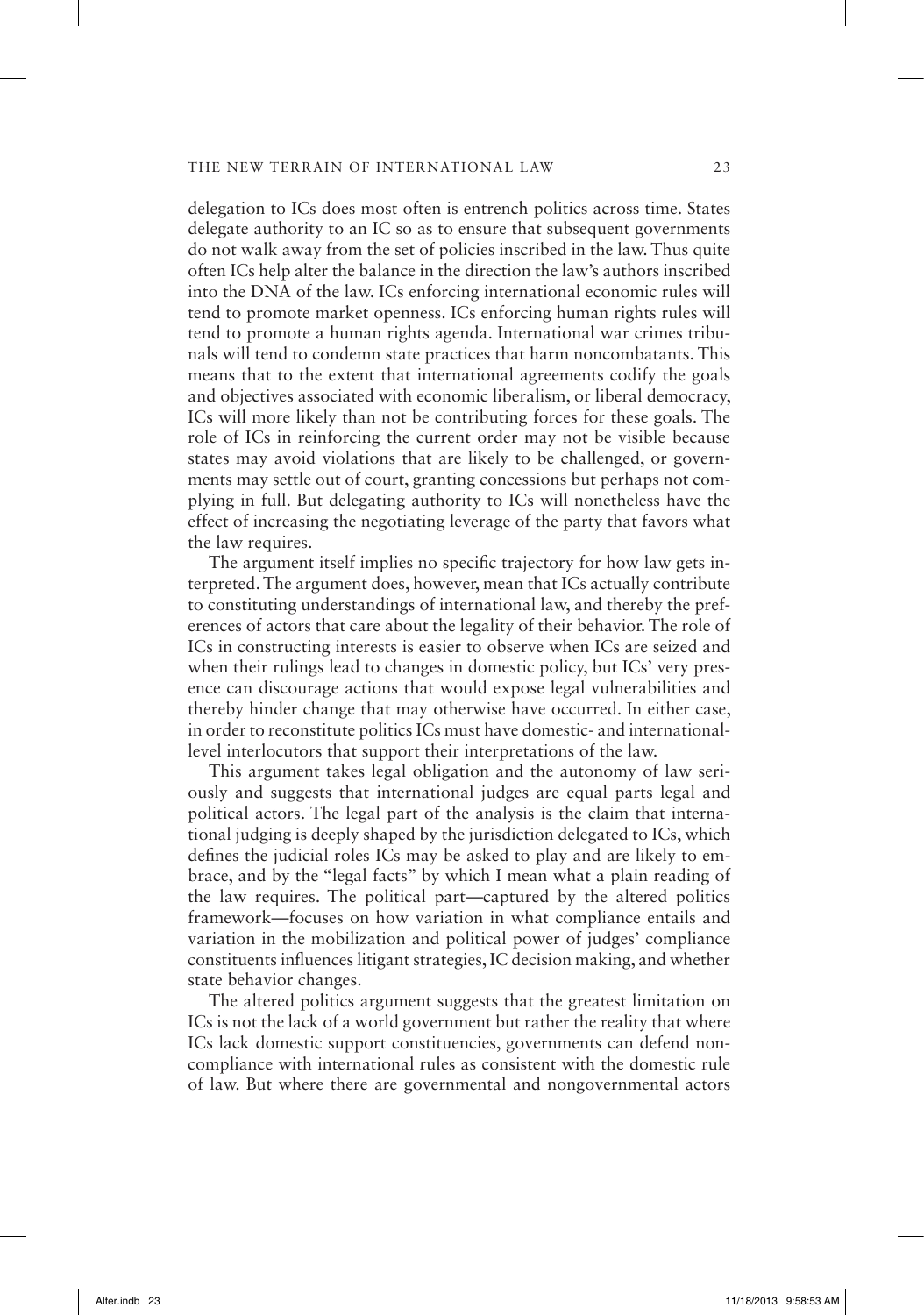who *do* prefer to follow international law, ICs can help construct coalitions of counterpressures that alter the political balance in favor of policies that better cohere with international legal obligations.

This analysis suggests that ICs become politically weak not because governments oppose them—indeed, opposition to existing government policies is probably the reason why ICs are invoked in the first place. Rather, ICs become politically weak when legal and policy defenders will not organize to demand that governments adhere to the particular legal covenants or to the particular interpretations of the law the IC is promoting.

### Explaining Variation in IC Influence: A Brief Theory and Methods Discussion

Overall this book is a theory-generating exercise with the goal of theorizing ICs' varied influence in domestic and international politics. My claim is not that IC design necessarily translates to IC effectiveness. On the contrary, I argue that by comparing like institutions operating in different contexts, we can gain insight into when and how ICs become politically effective, meaning helpful for engendering greater respect for the law.

My method of investigation is inductive. I start by understanding the world as it exists, with twenty-four ICs that states have differentially empowered to adjudicate a variety of types of legal cases. A key question for me is how the existence of the IC affects political strategies both inside and outside of court, and whether invoking international law contributes to changing government behavior in the direction of greater respect for the law. Since this is my question, I need to explore the political dynamics that lead cases to get to court, ICs to be willing to challenge powerful political actors, and governments to change their behavior. Case studies are the best way to do this. The chapter case studies combine to elucidate variation within a given judicial role. I looked for cases that represent a variety of legal and structural situations, varying the actors that initiate litigation, what compliance entails, and the pathways toward compliance. I generally pick hard cases, situations where important interests are at stake, where the policies leading to law violations are politically entrenched, and where law operates in places and ways that are counter to the expectations of international relations scholars and domestically focused lawyers. Since we would expect IC influence to be less in these cases, a focus on hard cases is a good qualitative tool to "test" how meaningful IC influence actually is. The case study method allows me to compare single institutions across time, and I explore political dead ends alongside success stories so as to elucidate how invoking ICs does and does not influence state behavior across cases.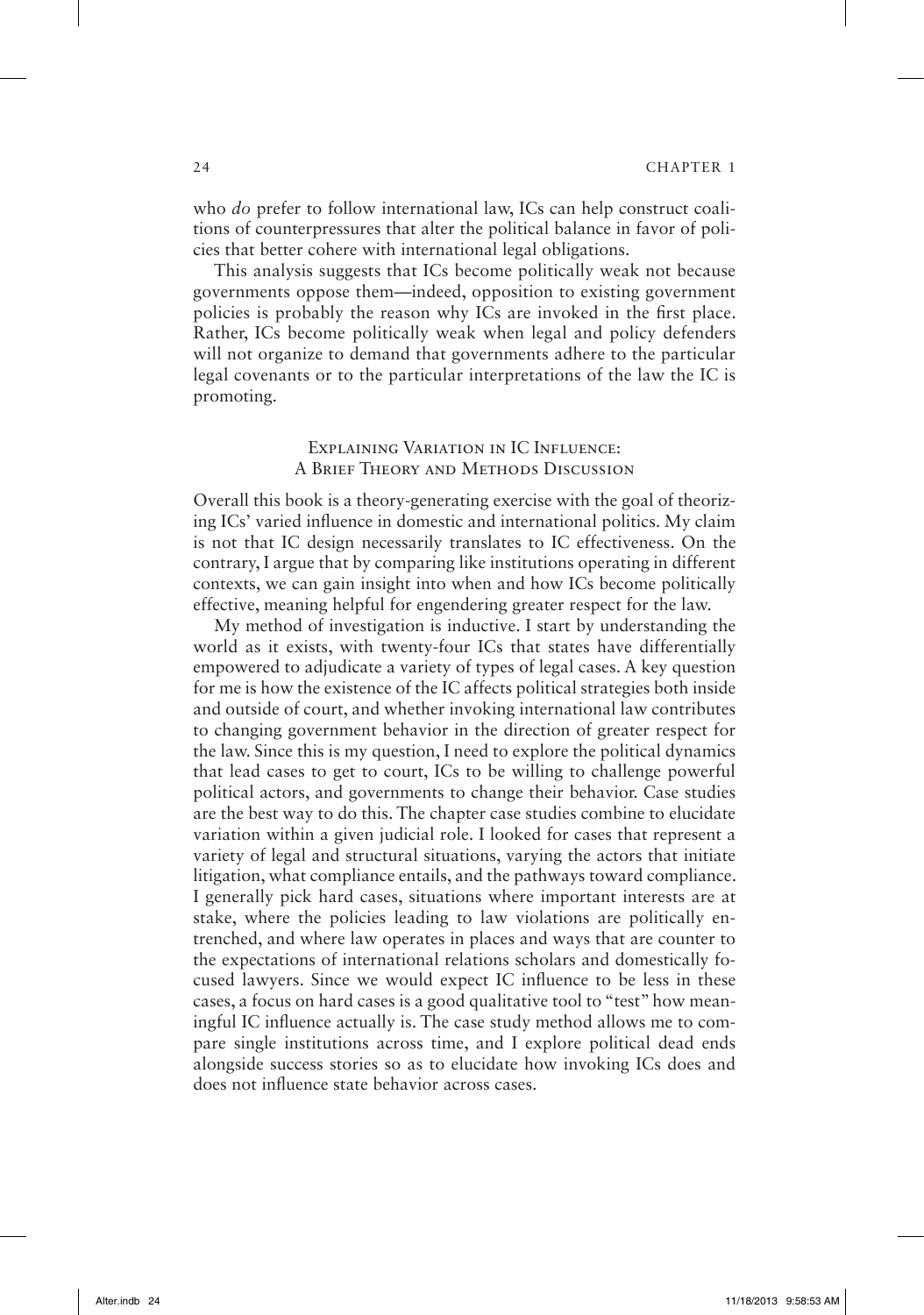#### THE NEW TERRAIN OF INTERNATIONAL LAW 25

If I were testing as opposed to inductively building theory, I would carefully select case studies to fit theoretical arguments. Instead, I put side by side a variety of ICs and other international legal bodies as they adjudicate disputes that occur in diverse contexts and that involve economic issues, human rights, mass atrocities, and other issues so as to underscore the similar altered-politics dynamics at play. My selection bias is that I focus on cases that are litigated and where the defendant government lost because it is easier to see the influence of ICs in such cases. The qualitative method of investigation also allows me to examine how change occurs over time, to move beyond binary views of law compliance, to evaluate varying causal factors influencing state behavior, and to better see the broader (for example, non-case-specific) influence of ICs on international and domestic politics.

Case studies allow me to relax the focus on permanent international courts and state consent that dominate in part I of the book, so as to show how these are not essential criteria for domestic and international politics to become judicialized. Although there are *many* European cases one could examine, only three of the eighteen case studies in this book focus on European legal institutions because I want to show that the new terrain of international law exists beyond Europe. Because I prefer less likely cases, I focus on human rights courts from Latin America and Africa, and cases where ICs with economic subject matter jurisdiction end up speaking to human rights issues, rather than a case study involving the European Court of Human Rights. I also use case studies to make the theory less abstract. Through the case studies we see how international legal politics works in the real world, warts and all. We can also identify how the introduction of compulsory international adjudication and access for nonstate actors has affected domestic and international politics.

Throughout the book I generate hypotheses that one could systematically test. Chapter 2 develops the altered politics framework, a processbased approach to studying the influence of ICs across issues and cases where I break down the stages of the litigation process. Each time frame is a threshold where different actors play a decisive role. In Time 1 bargaining in the shadow of the court—the key decision makers are potential litigants, legal factors shape the credibility of the legal threat, and the political reality of what compliance with the law requires shapes bargaining politics. In Time 2—litigation politics—the key decision makers are international prosecutorial actors and judges, legal factors and compliance concerns shape IC decision making, and rhetorical politics dominate. In Time 3—leverage politics—the willingness of compliance constituencies to remain mobilized, and to leverage rulings into costs for noncompliant governments, shapes politics and outcomes. I explain how variation in each of these steps of the litigation process and interactive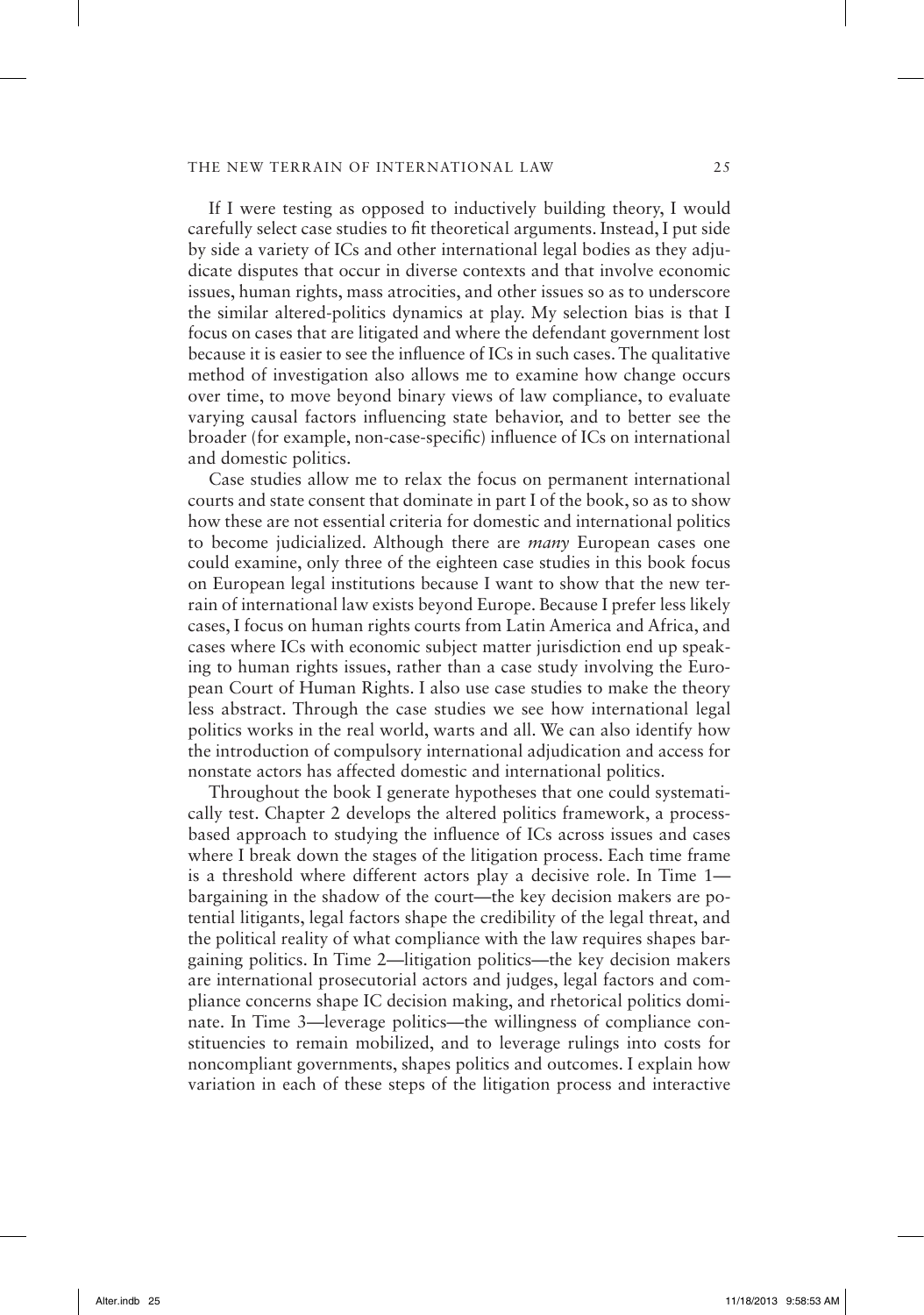effects across steps can lead to variation in the influence of ICs. Rolebased chapters further hypothesize about sources for ICs' varied activation and influence in a given role.

Rather than constructing stylized cases to fit theories, my case studies are brief narratives, compelling stories that acknowledge the complexity of the issues at stake. By revealing the contemporary international judiciary, and comparing disparate cases with their inherent complexity, I implicitly suggest the way to understand the growing and varied influence of ICs today and to test theories is through comparative analysis—comparing ICs, comparing issues, comparing pathways toward greater respect for the law. I hope that presenting a broader array of courts and cases will push others to move beyond the "usual suspects," as there are important issues we can explore by looking at how international law works in varied contexts.

## III. MAKING LEGAL RIGHTS MEANINGFUL: THE RIGHTS PART OF THE STORY

This book explains how legal norms and politics are imposing rule of law expectations on international deal making and bringing international law into domestic politics. Rule of law politics are often closely related to rights politics. A key legal notion is that rights can only meaningfully exist when there are remedies. International law has long lacked remedies, and in truth there may be no remedy for certain international law violations. War that is illegally instigated, human rights violations that affect hundreds and thousands of individuals, and even the death or rape of a single person can never be rectified. It is also questionable whether remedies in the form of restitution should be a goal for international politics. Seeking restitution keeps people focused on the past, and it may be less practicable and useful than stopping new violations from occurring or simply helping parties move on.

Delegation to ICs is part of a forward-looking project of building respect for international law. To create an IC is to introduce the possibility of a legal remedy. Not only does the existence of this remedy instantiate the legal right, making it meaningful, the prospect of the remedy also mobilizes stakeholders to claim their rights. Formally speaking, the IC's contribution is to offer a legal interpretation that validates the existence of the legal right, to put a scarlet letter on a violation, and perhaps to specify what compliance with the law and respect for the right requires. The modern-day slavery, softwood lumber, and Metalclad case studies led to compensation for harms illegal acts generated. The indigenous land rights, women in combat support roles, Belmont, seizing private assets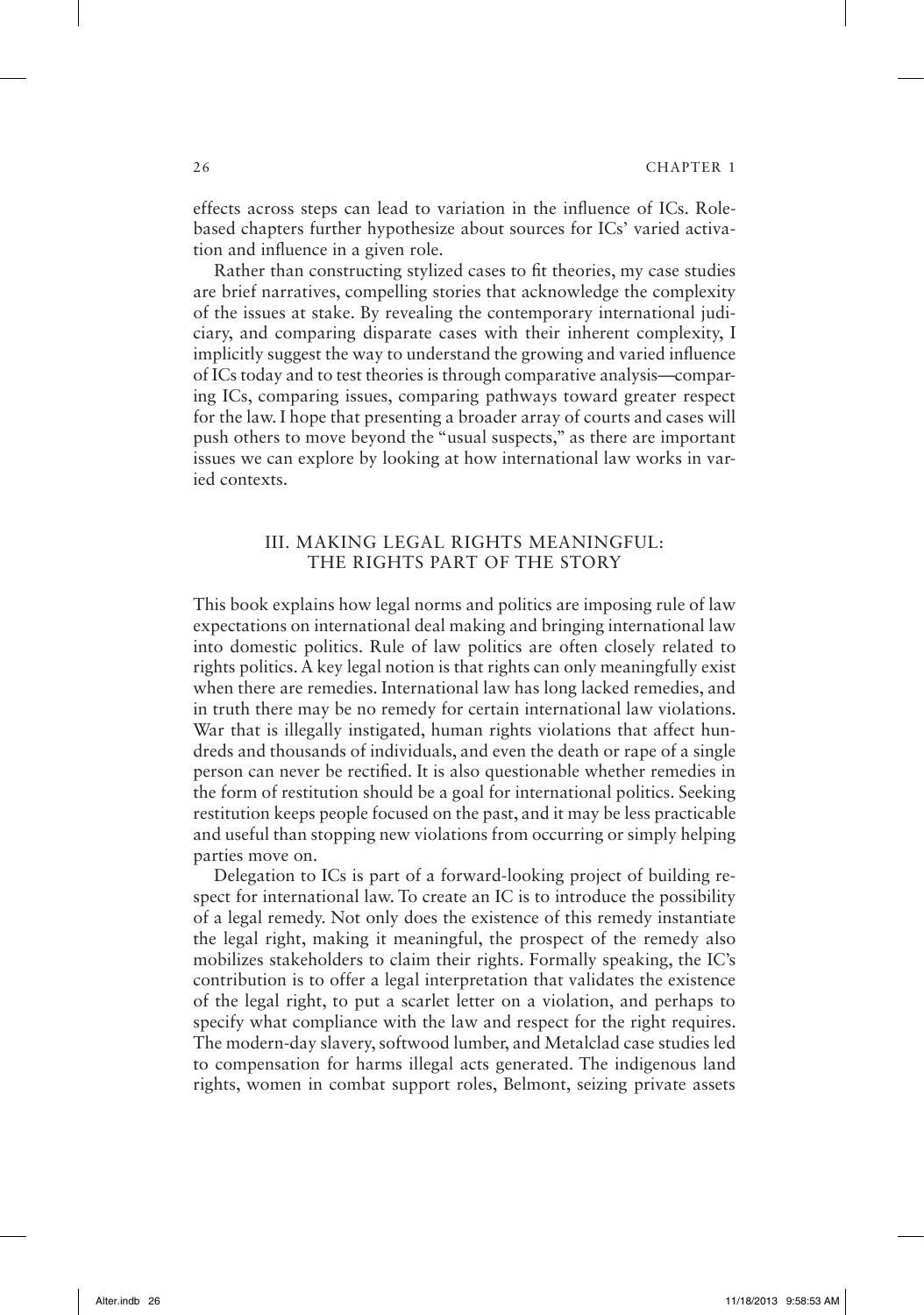(Kadi), and rape as a war crime case studies led to the creation of obligations and rights that extend into the future.

Politically speaking, the IC's contribution is to become a catalyst for rights holders to assert their rights and governments to recognize these rights. Litigants claim their rights, and this claiming instigates bargaining in the shadow of the law. Rights holders may well settle for far less than the full realization of their right, and the settlement may reflect power more than law. But in offering to settle, or in letting the case proceed to litigation, the existence of the right gets recognized. Rights claimers of the future can draw inspiration, future litigants can invoke legal precedent, expectations can shift, and in the next iteration litigants, advocates, and judges can ask for more.

My approach to rights creation is dynamic, showing how the common international relations baseline—that governments pursue their own and the nation's interests—shifts over time. International treaties and secondary legislation get created at one point, for specific reasons. Governments might ratify an international treaty without considering what compliance involves, or political leaders might think that they will control how international law is applied by writing protections for cherished national policies into international treaties and secondary legislation. Delegation to ICs may come at the same time the law is made, or much later. And states may begin by significantly limiting access to the IC, by making the IC ruling purely declaratory, and by filling ICs with their allies. Over time, however, governments and politics change. New leaders emerge, and they may want to signal their new politics by strengthening existing international legal systems or by complying with a ruling a previous government flaunted. A new government's embrace of democratic values or the growing power of judges in general may itself spur litigants, and ICs may find they have new constituencies of support to draw on. ICs may then interpret existing laws in unexpected ways. Delegation to ICs in this way becomes a slow time-release mechanism that promotes political change in the direction indicated by the law. International judicial review can be a mode of institutional change, of changing understandings of law, of circumventing national legal and political barriers, and of incrementally shifting expectations about what compliance with the law entails.

The book's case studies allow us to see ICs' varied contribution to generating rights. In terms of the legal finding, international judges' room for interpretive maneuver may be limited by the law and by shared legal understandings of compliance partners. Variation may mostly come in the form of the remedies demanded. The cases present a sliding scale of legal remedies and show how ICs and litigants vary remedies to make it easier for compliance partners—administrators, judges, or government officials—to circumvent political opposition. When the political moment is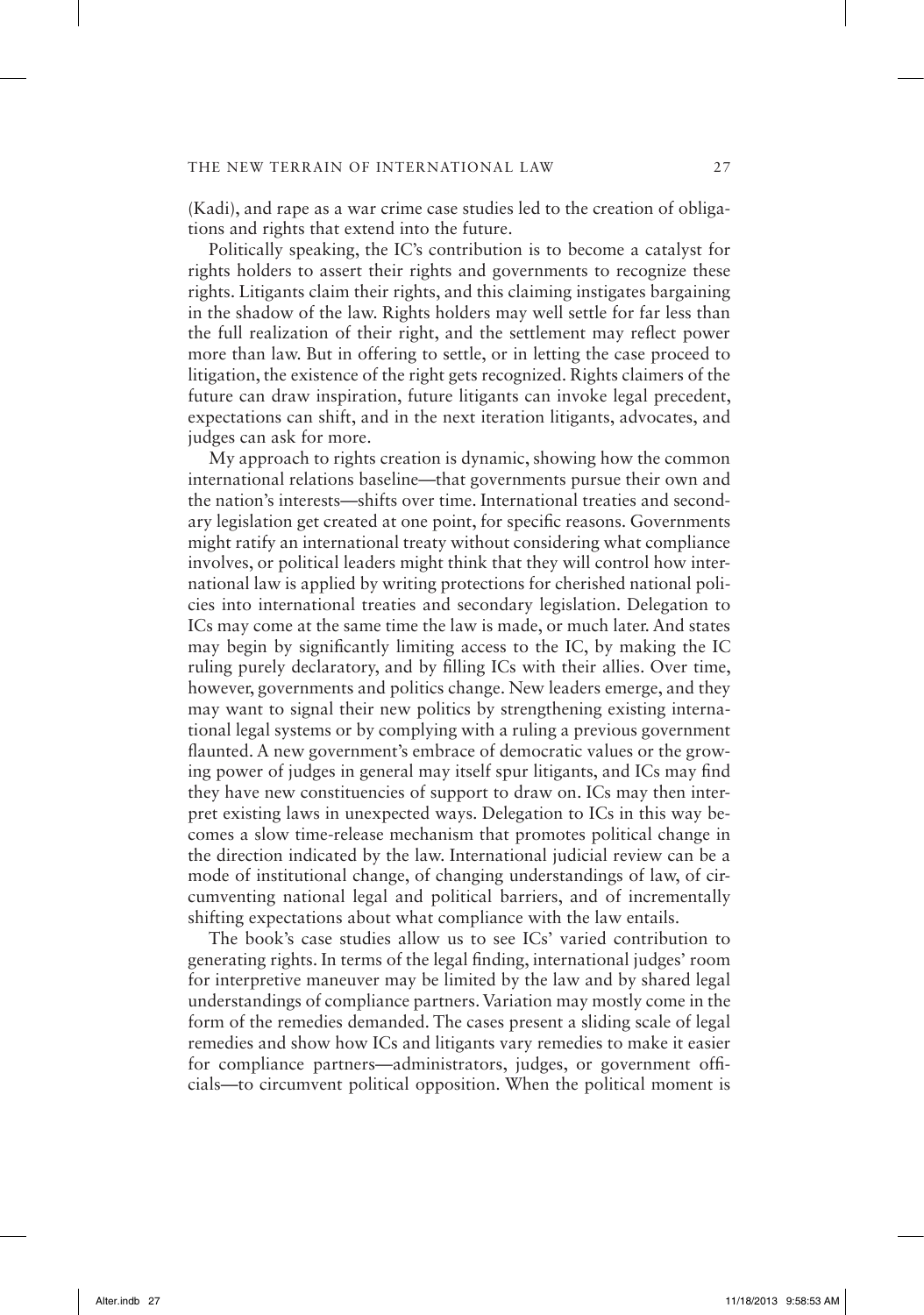right—when new coalitions of support arise and mobilize, when opponents of policy change are no longer upset, mobilized, or powerful; when support for certain norms becomes broader or captures the attention of political leaders; or when political leaders change—international judges can ask for a fuller remedy. In the meantime, the ability to offer a scaling and adjustable remedy provides an incentive for advocates to invoke courts, judges to declare rights, and a starting point for ideas and understandings to shift.

This long-term view is admittedly optimistic. Legal strategies can of course lead to new impediments for rights claimers, which may then inhibit future litigation. It is also possible that IC involvement can provoke a political backlash, even where ICs are doing exactly what they have been asked to do. In the short run, the inadequacies of international legal remedies raise serious normative questions. Opponents will ask: who consented to let ICs adjudicate compliance with international law? On whose behalf do ICs monitor compliance and help enforce the law? What if governments and citizens do not like how ICs apply the law? What if state and substate actors want to change their mind about consenting to an international law or to IC adjudication? Even sympathetic supporters will wonder: How can huge atrocities generate such short and relatively cushy prison terms? Why are my country's fairly minor violations pursued while major violations in country *x* escape adjudication? These normative questions are important, and vigorously debating them may well end up shaping what international legal rights become. The fact that we bother to raise these questions is itself testament to the growing power and influence of ICs, and our rising expectations for international law.

Overall, this book shows that ICs are increasingly part of legal contestation about the meaning of international law and what government respect for the rule of law entails. ICs' contribution to these politics is to increase the credibility of legal threats, and then to state what the law means in the cases that are adjudicated, sometimes naming violations of the law, sometimes specifying remedies. ICs effectuate change by working with compliance constituencies to facilitate greater respect for international law. Because governments can no longer block litigation or control which cases get adjudicated, because ICs are legal actors that traffic in the currency of rule of law expectations, because international law is increasingly embedded into domestic legal orders, the prospect of an IC remedy and IC legal edicts are politically meaningful. But international judicial dependence on state and substate interlocutors is both empowering and constraining. Ultimately, rights are intersubjective; they exist when both the rights holder and those actors who have legal duties recognize the right. Delegation to ICs ratchets up the pressure to recognize rights, and this in itself contributes to generating such rights.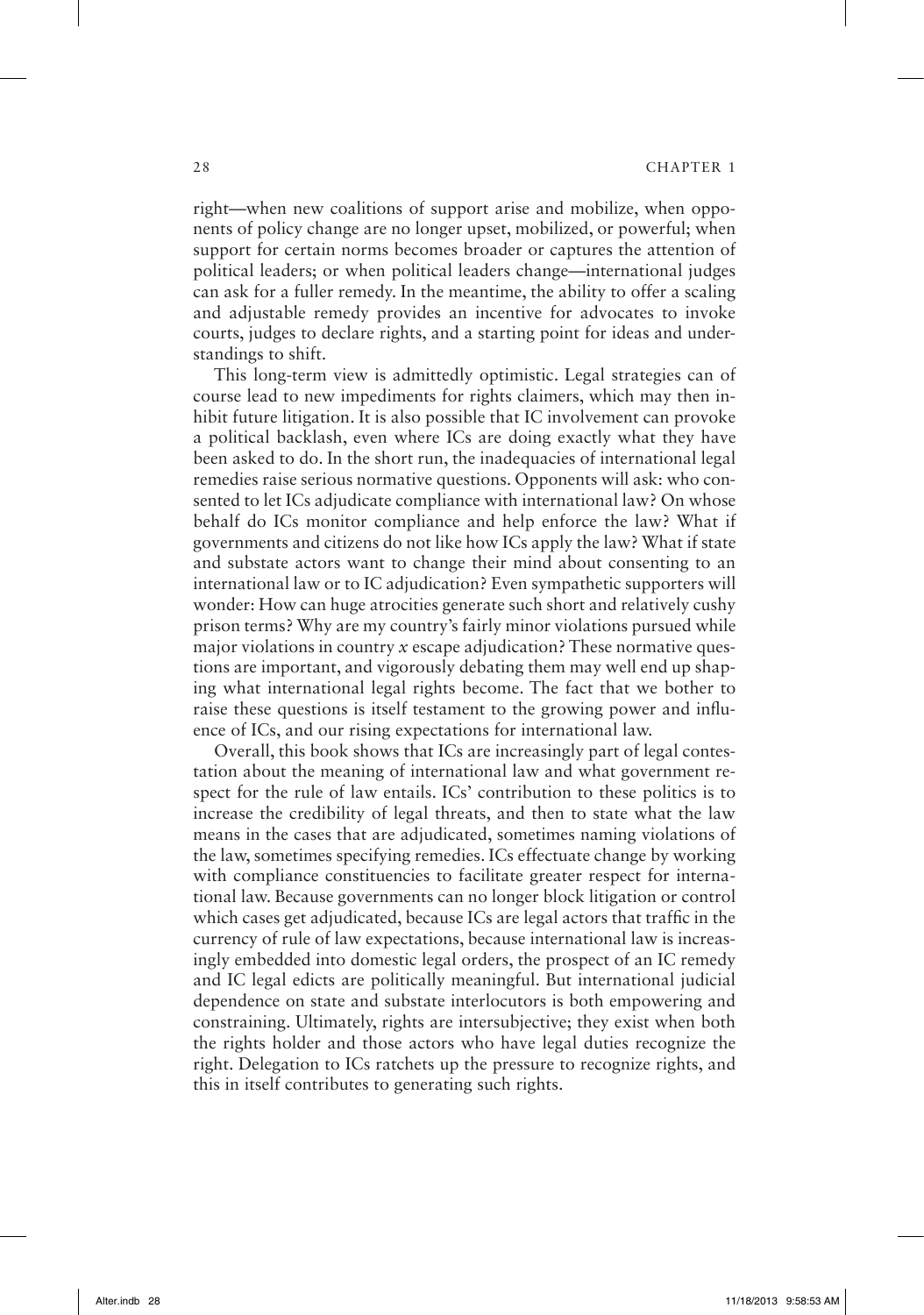#### CONCLUSION: A ROADMAP FOR THIS BOOK

In the new terrain of international law, international law governs issues and policy arenas that were once the exclusive domain of national governments. Litigation can be a tool to reinforce the regulative role of international law and a way to help the individuals charged with applying international rules better understand *how* they are supposed to implement international laws. This regulative role of international law and IC adjudication is important to recognize, and it is the main focus when I examine the other-binding dispute settlement and administrative review roles of ICs. But I am especially interested in when ICs serve as change agents, reinterpreting law on the books, applying existing rules to new domains, and helping to generate rights that have value and meaning. Because ICs can be change agents, delegation to ICs introduces a dynamic element into international politics. ICs are rival authorities, able to contest interpretations of the law powerful domestic and international actors use to defend the legality of their actions. ICs are also able to introduce a finality to disagreements about what the law means, clarifying the meaning of the law for the case at hand in a way that creates a new status quo that all political actors must respond to.

Part I of this book considers the international judiciary as a whole. Chapter 2 develops the altered politics framework in theoretical terms. Chapter 3 maps the international judicial landscape today by presenting a bird's-eye overview of the contemporary international judiciary, revealing temporal, substantive, and regional trends in delegating authority to ICs. The bird's-eye perspective helps us grasp what delegation to international courts looks like today. But the perspective is largely static, a snapshot in time that obscures how legal practice, international law, and international legal institutions evolve. Chapter 4 explains why governments have become increasingly willing to consent to compulsory international judicial oversight, highlighting how legal practice has changed and how international law has increasingly become embedded into domestic law and institutions.

Part II of the book examines the politics of ICs in action. Chapters 5 through 8 consider the four judicial roles—dispute settlement, administrative review, enforcement, and constitutional review—independently. I document which ICs have explicitly been delegated the role, provide more fine-grained distinctions about design variations across ICs with respect to the role, and speculate about why the identified set of courts (and not others) were delegated the role in question. Appendixes to each chapter provide more detail regarding access rules and jurisdiction for a given role. Case studies then examine the politics of ICs within each role,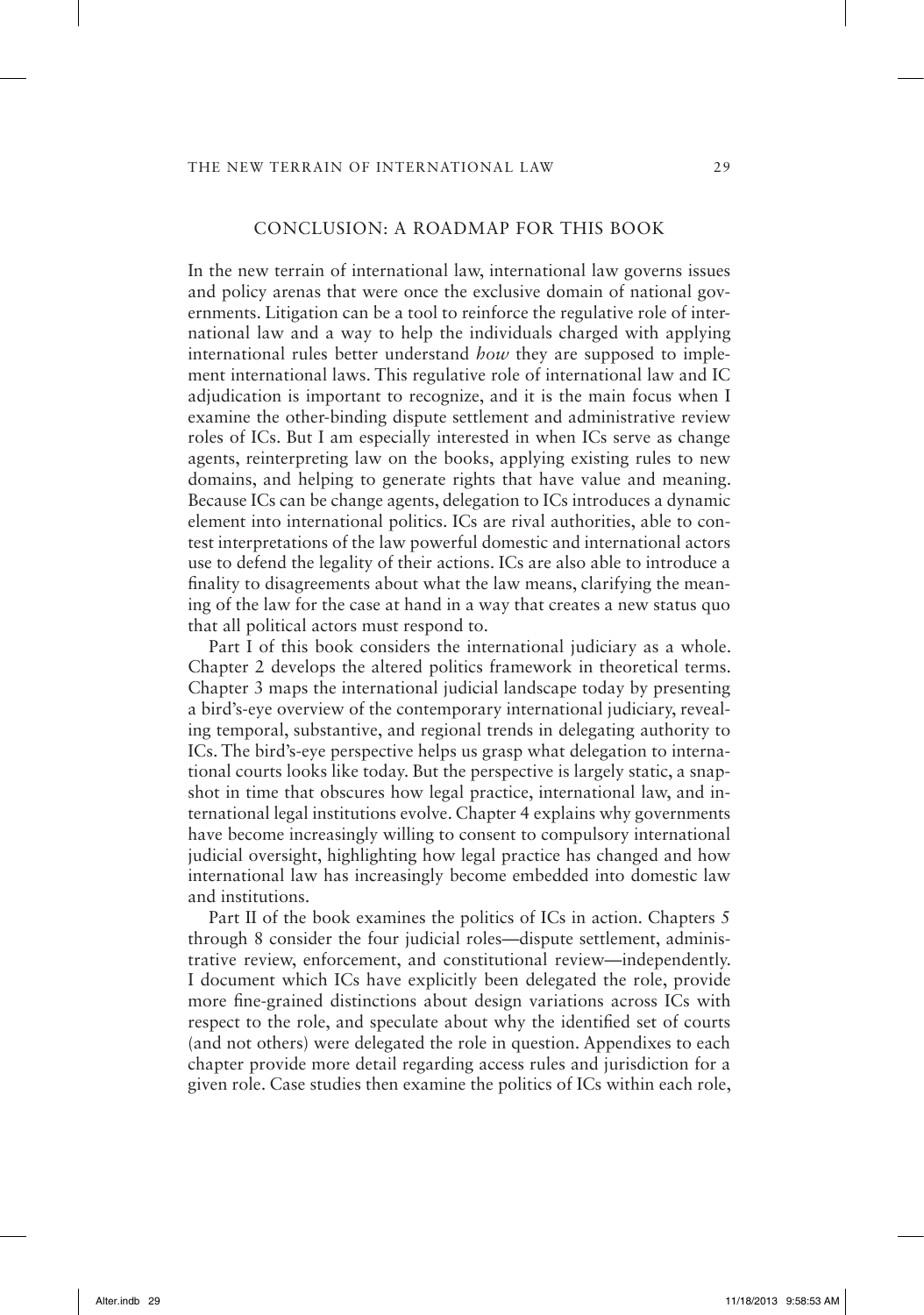suggesting both similarity and divergence in how different ICs play a given role. This book presents a total of eighteen case studies of ICs in action. The cases get increasingly contested as the chapters proceed because the discussions move from ICs in other-binding roles, where international judges are reinforcing and extending the power of the central state, to ICs self-binding governments and invoking higher order legal norms as they challenge state prerogatives and entrenched behaviors.

The conclusion recaps and starts to build on the main findings in the book through a focus on the normative question of how to reconcile international law with democratic politics. The most obvious way to build on this book is to engage in deeper comparative theorizing about how and when delegation to ICs alters international and domestic politics. By identifying how different factors matter at each stage of the litigation process, and how litigation efforts can succeed or fail at each step of the process, the altered politics framework provides a natural starting point for developing scope conditions and testable hypotheses. The role-based chapters identifying similarity and difference in ICs' formal mandate and access provisions, the varying data, and the juxtaposition of case studies highlight the many different pathways toward compliance as well as challenges ICs face, providing detail from which scholars can develop their own hypotheses to test. A second way to build is to begin a policy discussion about how we want to use international legal mechanisms as a tool to enhance the influence of international law in domestic and international politics.

The fuller picture of how a broad range of ICs are influencing politics requires us to throw away our stereotypes about courts, which are usually utopian ideals that do not even exist in the best national rule of law system. The fuller picture also requires us to recognize international law not as a luxury good, but as a basic necessity for countries and individuals where the domestic rule of law and the best efforts of their supporters nonetheless fall short. Elites may chafe when international judges rule against countries on issues that used to fall within the prerogative of domestic governments, but this is a new reality that states created for themselves when they combined a commitment to international laws with international judicial oversight. More importantly, this is an evolution in legal practice that is unlikely to change.

Going back in time to the world after World War II, where governments could choose whether or not to submit to judicial oversight, is not a realistic or viable political option. Rather than lament the new reality, we should learn to harness delegation to legal bodies as a means to promote shared political objectives. Most ICs do exactly what governments asked them to do. ICs adjudicate disputes, fill in legal lacunae, review administrative decision making, and assess state compliance with